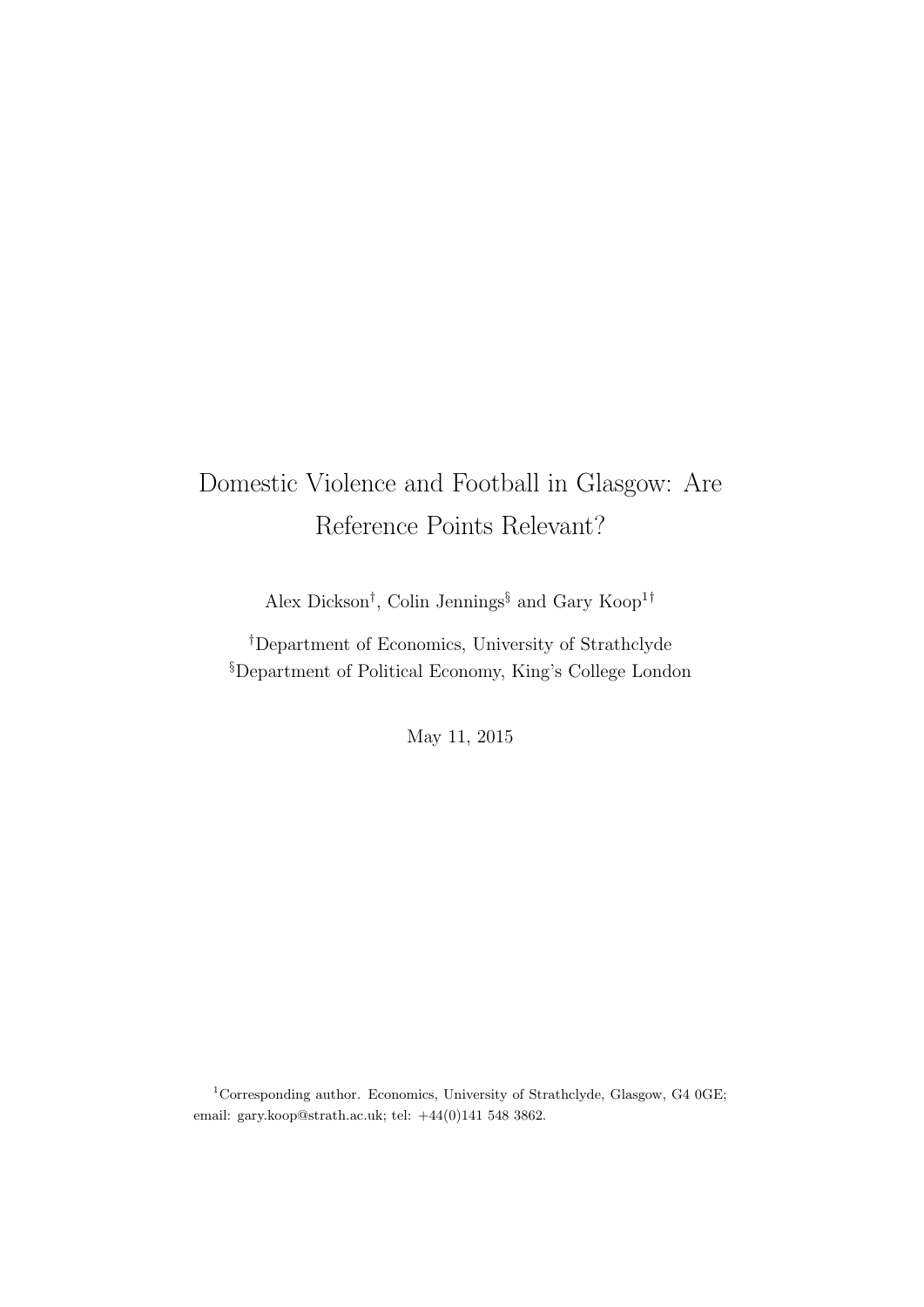#### Abstract

A growing body of evidence suggests that people exhibit loss aversion—the displeasure from suffering a loss is larger than the pleasure enjoyed from an equivalent-sized gain—and that expectations are important in determining what is perceived as a loss. Recent research suggests that disappointing results in sporting fixtures relative to pre-match expectations play an important role in triggering domestic violence [\(Card and Dahl](#page-23-0) [2011\)](#page-23-0), consistent with the idea of loss aversion around expectations-based reference points. This paper seeks to investigate whether such behaviour is exhibited by football fans in Glasgow by looking at the relationship between match outcomes relative to expectations and levels of domestic violence using a data set that contains every domestic violence incident in Glasgow over a period of more than eight years. Whilst we find that when the 'Old-Firm' Glasgow rivals Celtic and Rangers play there are large increases in domestic violence (regardless of the outcome of the match), in other matches disappointing results relative to expectations are not linked to increased domestic violence, except when those matches occur at the very end of the season where the title is still being contended.

Key words: domestic abuse; loss aversion; Old Firm; reference points; Scottish football.

JEL classification: D03; J12.

Word count: 9,383 (including tables).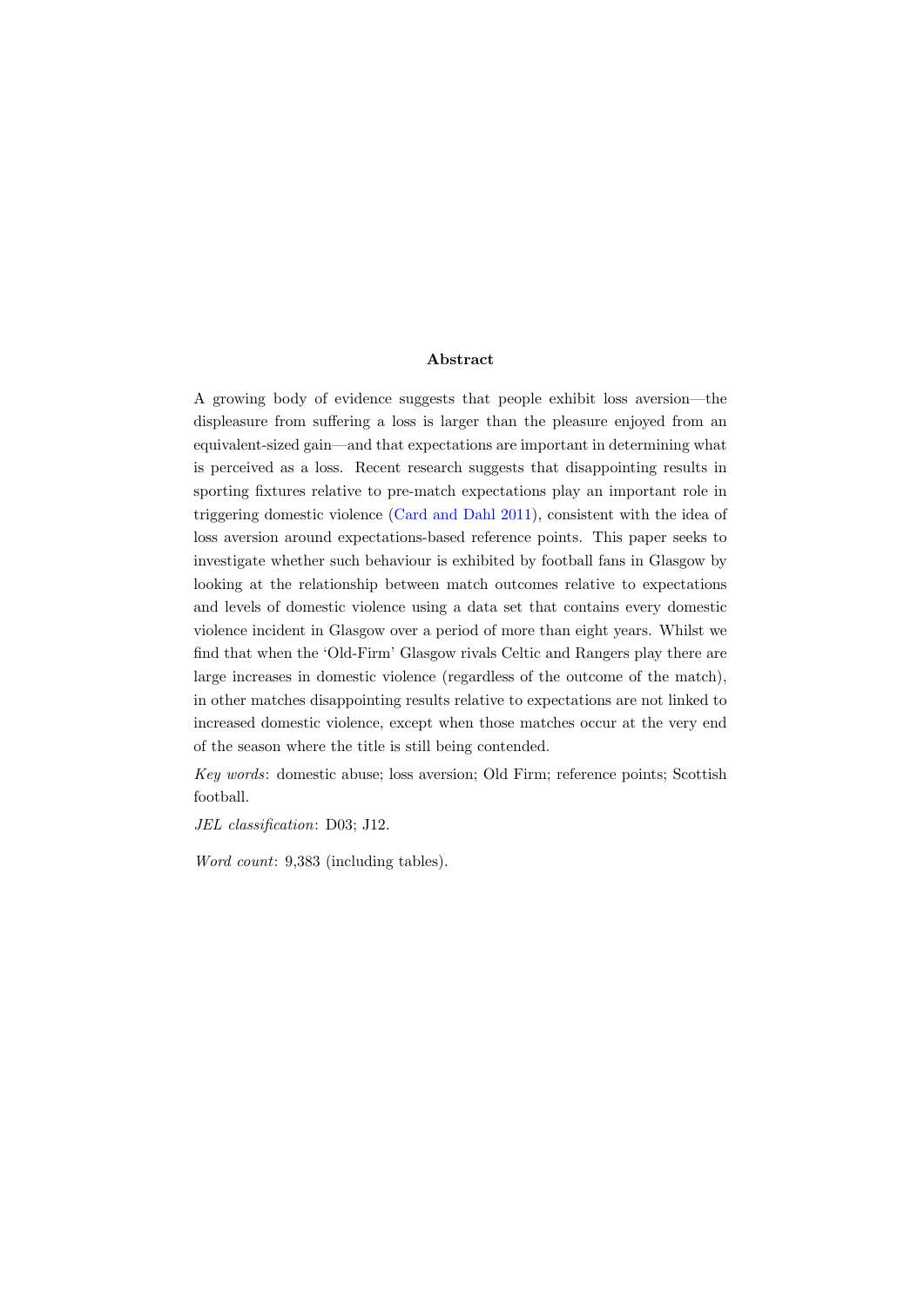## 1 Introduction

It is clear that there is a link between professional sport and spectator violence. The most visible and notorious example of this is displayed in the behaviour of the football hooligan.<sup>[1](#page-0-0)</sup> An arguably more perplexing manifestation of violence related to professional sport has been highlighted and has been attracting attention from the media, public policy makers and academics. This is the relationship between domestic violence and professional sport. It is more perplexing than hooliganism in that the violence is not committed in public against rival fans as an extension of the on-field rivalry, but behind closed doors against spouses and partners.

Perhaps the most high profile example of the link between domestic violence and football is in Glasgow and relates to the intense traditional rivalry between the 'Old Firm' of Celtic and Rangers. After an Old Firm match on Sunday September 18, 2011, domestic violence incidents in Glasgow more than doubled compared to a football-free Sunday.<sup>[2](#page-0-0)</sup> In March 2011, the Scottish Government, the police and the Scottish football community formed the Joint Action Group (JAG) to "protect the good reputation of Scottish football and to contribute positively to efforts to tackle wider social issues—in particular alcohol misuse, violence and bigotry." Tackling domestic violence was a centrally stated objec-tive of the JAG report.<sup>[3](#page-0-0)</sup> At its simplest, it seems that engaging with a football match provides an emotional cue that results in an increased likelihood of domestic violence taking place. In this paper we focus on the relationship between the particular characteristics of football matches involving the Old Firm teams (both when they play each other and when they play other teams) and variation in the level of domestic violence.[4](#page-0-0)

Academic attention towards domestic violence and professional sport has come in the form of [Card and Dahl](#page-23-0) [\(2011\)](#page-23-0). They conduct a study for the US and consider the link between domestic violence and (American) football. The authors adopt ideas embedded in prospect theory, as first presented by [Kah](#page-24-0)[neman and Tversky](#page-24-0) [\(1979\)](#page-24-0), which hypothesises that individuals code outcomes as gains or losses relative to a reference point and exhibit loss aversion, in that a loss gives a greater disutility than the utility from an equivalent-sized gain. The theory has since been further developed to allow for the reference point

 $^1\rm{For}$  a recent economic approach to hooliganism and law enforcement, see [Poutvaara and](#page-24-1) [Priks](#page-24-1) [\(2009a\)](#page-24-1) and [Poutvaara and Priks](#page-24-2) [\(2009b\)](#page-24-2).

<sup>2</sup>See 'Domestic abuse incidents double after Old Firm match', Daily Record, September 19, 2011; 'Domestic abuse incidents double after Old Firm game', The Telegraph, September 20, 2011; 'Warning over huge rise in Old Firm domestic abuse', The Herald, September 20, 2011.

<sup>3</sup>See <http://www.scotland.gov.uk/Resource/Doc/925/0123798.pdf> for the Joint Action Group Progress Report, December 2011.

<sup>4</sup>[Finkel](#page-23-1) [\(2007\)](#page-23-1) discusses the psychological mechanisms that lead to domestic violence.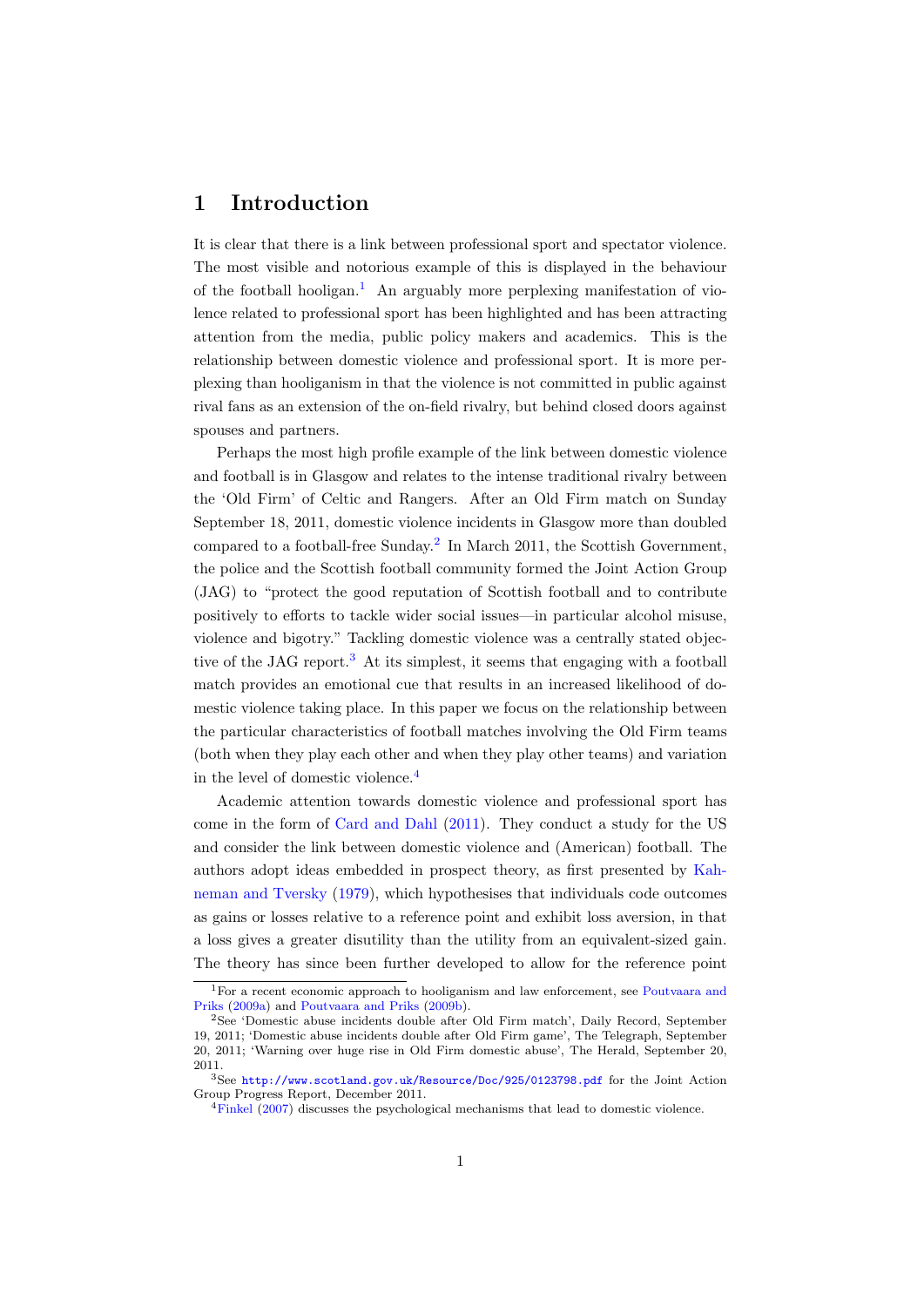to be formed by expectations rather than simply being defined as the status quo (see, for example, [K˝oszegi and Rabin](#page-24-3) [\(2006\)](#page-24-3)), and it is this that permits a clean application of prospect theory to the link between domestic violence and outcomes of sporting fixtures. [Card and Dahl](#page-23-0) [\(2011\)](#page-23-0) investigate whether domestic violence in cities in the US is associated with the features of the outcome of football games involving the 'home' team. They hypothesise that fans form expectations of their team's performance in a game, that can be proxied by the pre-game betting odds, and evaluate the outcome of the game relative to those expectations. They find that in their sample as a whole domestic violence increases by approximately 10% following an unexpected loss. If the sample is split to distinguish between games where the team is in playoff contention or not, then in games where the team is still in playoff contention (which accounts for 68% of games in the sample) there is a 13% increase in domestic violence following an unexpected loss, but no significant effect of unexpected losses when the team is not in playoff contention. By contrast, they find that there is no increase in domestic violence associated with expected losses (or indeed a decrease in domestic violence associated with either unexpected or expected wins). This suggests that, in games that matter, experiencing an 'upset loss' provides fans with an emotional cue that causes them to commit greater than average levels of domestic violence.<sup>[5](#page-0-0)</sup>

Recent experimental evidence in the context of a real effort competition supports the idea that individuals are loss averse around an endogenous expectationsbased reference point [\(Gill and Prowse](#page-24-4) [2012\)](#page-24-4). In a sporting setting [Priks](#page-24-5) [\(2010\)](#page-24-5) undertook a study of unruly fan behaviour in Sweden finding that it is the unfulfilled expectation of a good performance (using league position as a reference point) that leads to a significant increase in object throwing rather than bad performance per se. [Munyo and Rossi](#page-24-6) [\(2013\)](#page-24-6) investigate the relationship between property crime and unexpected outcomes in football in Uruguay (where expectations are taken to be proxied by pre-match betting odds), finding that when one of the two main Uruguayan teams unexpectedly lose (win) violent property crime increases (decreases) relative to when that match outcome was expected, suggesting the importance not only of the match outcome but also of fans' expectations. However, they find no effect for non-violent property crime.<sup>[6](#page-0-0)</sup>

The aim of the current study, which closely follows that of [Card and Dahl](#page-23-0) [\(2011\)](#page-23-0), is to understand whether reference-dependent preferences are relevant in

<sup>5</sup>Earlier work on American football and violence by [Gantz et al](#page-23-2) [\(2006\)](#page-23-2) and [Rees and](#page-24-7) [Schnepel](#page-24-7) [\(2009\)](#page-24-7) does not investigate the potential role of reference points.

 $6$ [Kirby et al](#page-24-8) [\(2014\)](#page-24-8) investigate the link between World Cup football matches and domestic abuse in the North West of England, but whilst they consider different match outcomes, finding that there is a larger effect when England lost than when they won or drew, reference dependence is not considered.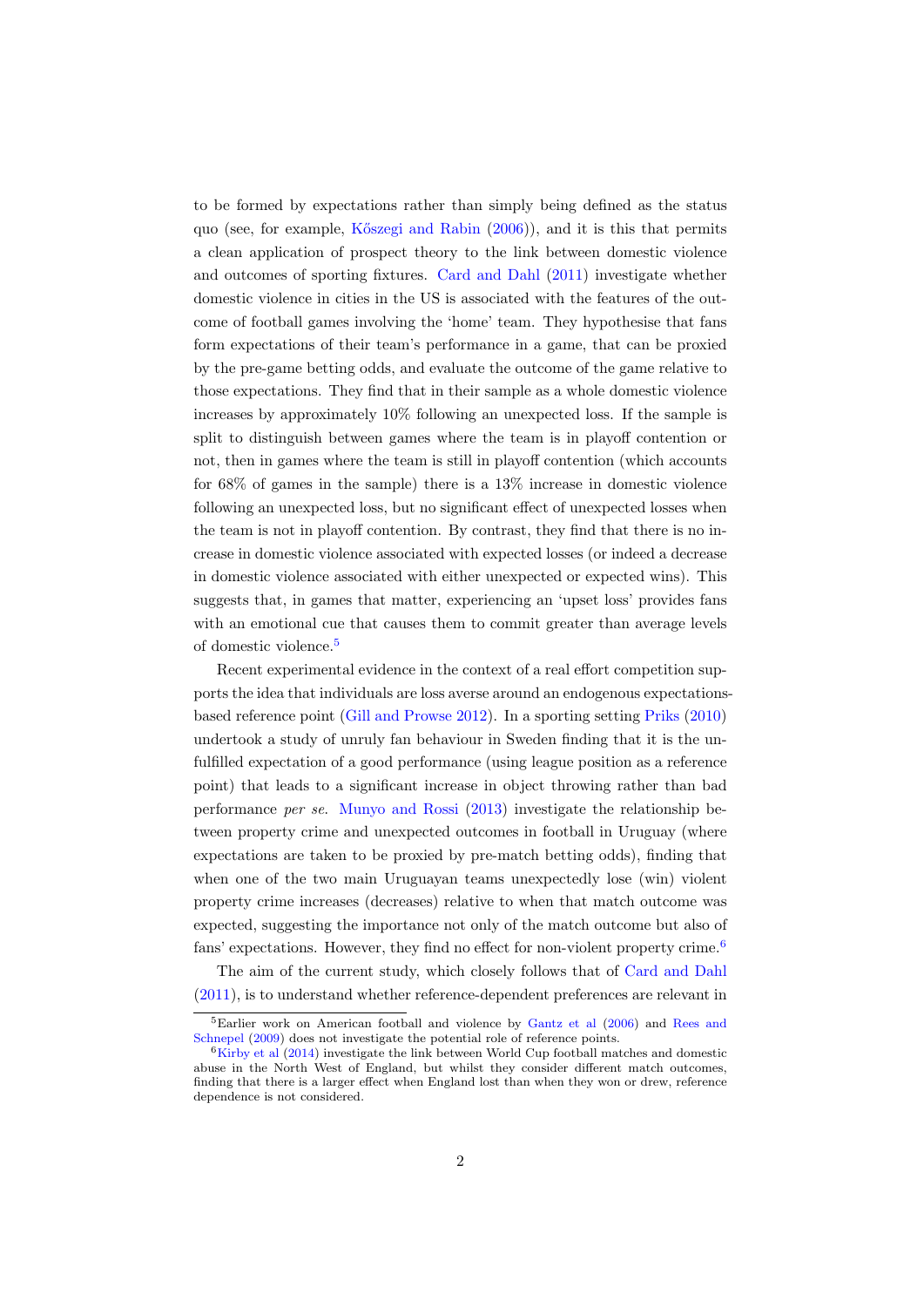explaining the relationship between football matches involving Celtic or Rangers and levels of domestic violence in and around Glasgow. We do this using data supplied by Strathclyde Police on all domestic violence incidents in and around Glasgow from January 1st 2003 until 5th October 2011, disaggregated by police subdivision, along with information on football matches and pre-match betting odds that are freely available on the web. We control for key factors (to be discussed later) and our main finding is that the traditional rivalry between the two teams is the main explanatory variable for domestic violence with regard to its relationship to football. In contrast to the results found in [Card and Dahl](#page-23-0) [\(2011\)](#page-23-0), in our full sample we find no statistically significant relationship between disappointing match outcomes and levels of domestic violence: Old Firm clashes (where all matches are expected to be close so no outcome is particularly unexpected) are strongly correlated with increases in domestic violence, but excepting these matches we find no statistically significant relationship between any match outcome and the level of domestic violence. If, in an attempt to isolate important matches, we restrict our attention to the last 10 games of the season where the team has a mathematical chance of winning the league (accounting for roughly 24% of matches in our sample) there is still no relationship between disappointing outcomes and levels of domestic violence. Only when we consider the last 5 matches of the season where the title is still being contested do we find a relationship between unexpected outcomes and domestic violence, but when doing so we are restricting our analysis to only 8% of the matches each team played during the sample period to focus on particularly salient matches. In contrast to the findings of [Card and Dahl](#page-23-0) [\(2011\)](#page-23-0), loss aversion seems not to be a general feature of the behaviour of Celtic and Rangers fans, but is exhibited only when the match is highly salient.

Understanding the precise nature of the link between football and domestic violence is important from a resource allocation point of view, and our quantitative evidence is informative in this regard. It would be easy to conclude, given the recent research that links unexpected losses with spikes in domestic violence coupled with the strong link between domestic violence and football in Glasgow (which triggered the JAG mentioned earlier) that when an Old Firm team loses unexpectedly one would expect an increase in domestic violence (which was our initial expectation) and that extra resources should be allocated to preventing domestic violence. However, our findings demonstrate that the relationship between professional sport and violence found by [Card and Dahl](#page-23-0) [\(2011\)](#page-23-0) (and also by [Priks](#page-24-5) [\(2010\)](#page-24-5) and [Munyo and Rossi](#page-24-6) [\(2013\)](#page-24-6)) is perhaps not easily extended to other sporting settings and so caution should be exercised in making this recommendation, except for those matches at the very end of the season where the title is still being contested.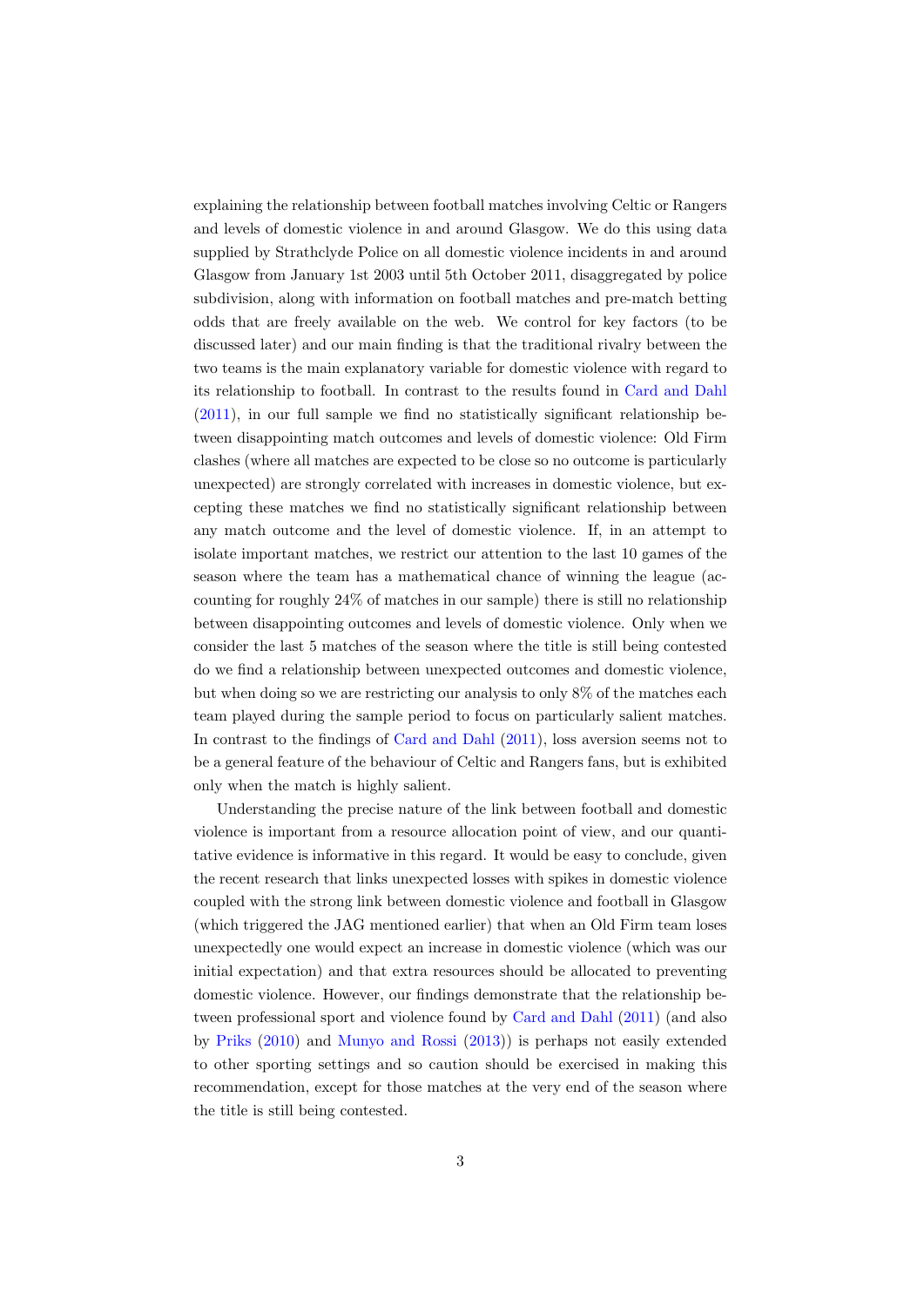The reason for this may be the strong local rivalry between the Old Firm teams, which might be thought of as the most intense sporting rivalry in the world (see the opening chapter in [Wilson](#page-24-9) [\(2012\)](#page-24-9)). Perhaps in the case of this Glasgow rivalry, the emotional salience surrounding this fixture is so intense (reflected in domestic violence), that the negative emotions that [Card and Dahl](#page-23-0) [\(2011\)](#page-23-0) find for unexpected defeats in the case of American football (reflected in domestic violence) are negligible (or at least, insufficient to trigger domestic violence) in the case of unexpected defeats for the Old Firm teams when playing matches against other rivals. In 2012 Rangers became insolvent and were relegated from the Scottish Premier League (SPL) to the fourth league tier of Scottish Football. Until they return to the SPL there will be no Old Firm clashes in the league. This 'natural experiment' will, after the passage of time, allow us to revisit the issue to investigate whether the pattern of domestic violence associated with football in Glasgow does change in the absence of Old Firm matches. The predicted reduction in domestic violence is a side-benefit of the very costly demise of Rangers. Given the positive effect to Scottish football and the economy [\(Allan et al](#page-23-3) [2007\)](#page-23-3) of Old Firm matches, ideally a way can be found to minimise the scar of domestic violence upon these matches.

## 2 Data

Our data on domestic violence was obtained from Strathclyde Police which is responsible for the region of Strathclyde, populated by 2.3 million inhabitants, covering an area of  $13.624 \text{ km}^2$  and containing the city of Glasgow with a population of approximately  $600,000$ .<sup>[7](#page-0-0)</sup> The data contains, for each of Strathclyde Police force's 30 subdivisions<sup>[8](#page-0-0)</sup> the number of incidents of domestic violence recorded on each day between 1st January 2003 and 5th October 2011 (a total of 3200 days). Our data is thus a panel with 30 police subdivisions and 3200 days. All incidents of domestic violence recorded by Strathclyde Police are included in the data. So that we are able to associate domestic violence incidents in the early hours of the morning with events that took place the day before we constructed the data so that a day in our sample period runs from 12 noon on the day in question until 11.59am the following day.

Figure [1](#page-6-0) plots the aggregated data on domestic violence in Strathclyde and Table [1](#page-7-0) presents the summary statistics for the data for various types of days. There is a general upward trend in the number of domestic violence incidents

<sup>7</sup>These details came from [http://en.wikipedia.org/wiki/Strathclyde](http://en.wikipedia.org/wiki/Strathclyde_Police) Police and <http://en.wikipedia.org/wiki/Glasgow>, accessed 23/07/2013.

 $8$ On 1st April 2013, after our sample period, all police forces in Scotland came under the auspices of "Police Scotland".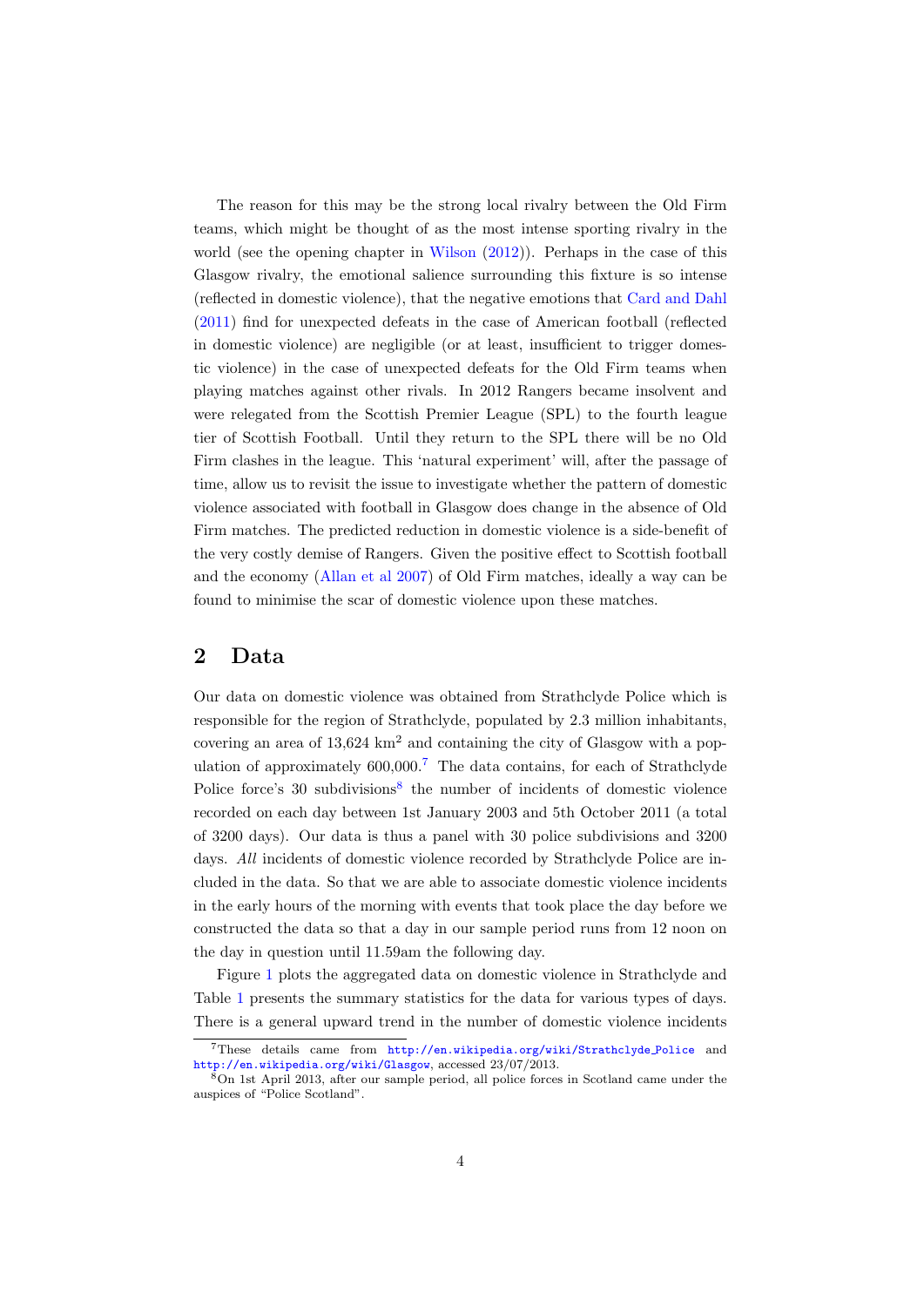<span id="page-6-0"></span>

Figure 1: Domestic violence in Strathclyde as a whole.

reported,  $9$  and there is considerable variation in the number of incidents of domestic violence across days of the week with a greater number of domestic violence incidents on average at the weekend. There is also a sharp rise in domestic violence around Christmas and New Year. In Table [1](#page-7-0) we also include the level of domestic violence when Celtic and/or Rangers are engaged in football matches. These summary statistics tell us two things: a) the fact that domestic violence incidents increase on days when Celtic or Rangers play suggests the need for further investigation of the source of this increase; and b) when investigating this it is important to control for year, day of the week and Christmas holiday effects.<sup>[10](#page-0-0)</sup>

We collected data on all Scottish Premier League (SPL) football matches that involved either Celtic or Rangers during the sample period<sup>[11](#page-0-0)</sup> from infor-mation that is freely available on the Web.<sup>[12](#page-0-0)</sup> Each year the SPL season runs from August to May. There are 12 teams in the league. The league has an unusual structure in that the year is divided into two parts. In the first part, each team plays each other 3 times. In the second, the league splits into upper and lower sections consisting of 6 teams in each. Teams then proceed to play one further game against each team in their section. This provides a total of 38

<sup>&</sup>lt;sup>9</sup>This may be due to increased awareness or better reporting methods and not necessarily due to an increase in the number of incidents actually committed.

 $10$ Initial examination of the data suggested that Monday through Thursday have similar levels of domestic violence and, hence, can be grouped into one 'mid-week' category. Monthly effects were found to be insignificant (after controlling for Christmas holiday effects) and are not included.

<sup>11</sup>We restrict our attention to league matches and do not include any Cup fixtures in our data.

 $12$ We used the website <http://www.football-data.co.uk> to collate this data.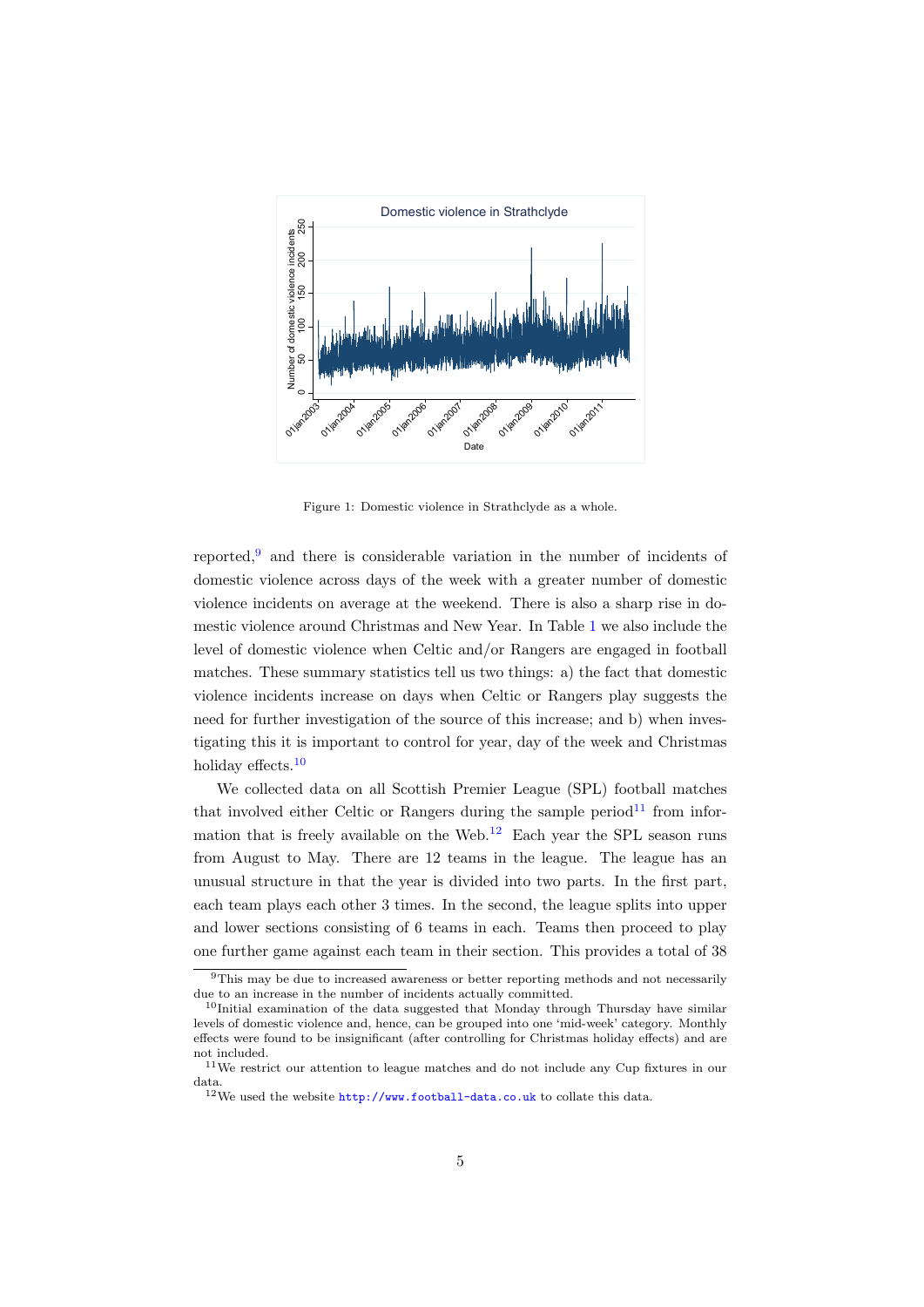<span id="page-7-0"></span>

|               | No. Obs. | Mean  | <b>Standard Deviation</b> | Min | $\overline{\text{Max}}$ |
|---------------|----------|-------|---------------------------|-----|-------------------------|
| All days      | 3200     | 64.46 | 22.0                      | 12  | 225                     |
| Mid-week      | 1829     | 53.06 | 13.76                     | 12  | 218                     |
| Friday        | 457      | 81.20 | 17.96                     | 34  | 225                     |
| Saturday      | 457      | 93.49 | 19.00                     | 46  | 178                     |
| Sunday        | 457      | 64.34 | 17.80                     | 23  | 161                     |
| $X$ mas/NY    | 91       | 90.32 | 34.82                     | 45  | 225                     |
| 2003          | 365      | 48.70 | 16.63                     | 12  | 138                     |
| 2004          | 366      | 56.25 | 17.19                     | 28  | 160                     |
| 2005          | 365      | 57.58 | 18.04                     | 19  | 151                     |
| 2006          | 365      | 63.64 | 18.61                     | 30  | 118                     |
| 2007          | 365      | 64.10 | 19.83                     | 31  | 151                     |
| 2008          | 366      | 72.48 | 22.05                     | 37  | 218                     |
| 2009          | 365      | 71.35 | 23.00                     | 30  | 173                     |
| 2010          | 365      | 69.94 | 22.99                     | 32  | 225                     |
| 2011          | 278      | 79.81 | 22.82                     | 40  | 161                     |
| Celtic plays  | 328      | 79.98 | 24.18                     | 35  | 178                     |
| Rangers plays | 329      | 81.61 | 24.92                     | 35  | 178                     |

Table 1: Summary statistics for the number of domestic violence incidents in Strathclyde as a whole. 'Mid-week' incorporates Monday through Thursday inclusive. The Christmas and New Year holiday (Xmas/NY) is defined as 24th December to 3rd January inclusive. Note that our sample finishes part way through 2011.

games in a league season. Teams receive 3 points for a win, 1 point for a draw and no points if they lose. The team that accumulates the most points after 38 matches wins the league. There is relegation from the SPL each season and this explains why there are 18 teams in the data set.

For each season all matches that took place in the season are listed along with several details of the match: the 'home' and 'away' teams, the half-time and full-time results and some information about the match (such as the number of fouls and the number of 'bookings'). In our sample, Celtic played 328 games and Rangers 329.[13](#page-0-0) 35 of these are the Old Firm matches where Celtic and Rangers play each other. Of the Old Firm matches in the sample, Celtic won 17, Rangers won 13 and there was a draw on 5 occasions. Of the other matches played, Celtic won 222, drew 43 and lost 28; and Rangers won 213, drew 53 and lost 28.

The two teams under consideration are generally the dominant teams in the SPL; this is reflected both in the fact that either Celtic or Rangers won the league in all years in our sample, and in the betting odds. Information on pre-match betting odds offered by a number of bookmakers for a home win, a draw, and an away win is included in the football data. The betting odds are available for around 10 bookmakers for most of the sample which we convert into the average pre-match probability that Celtic and Rangers will win each match. Figures [2](#page-8-0) and [3](#page-9-0) plot the probability of winning for Celtic and Rangers

<sup>13</sup>Our sample period starts and stops during the season.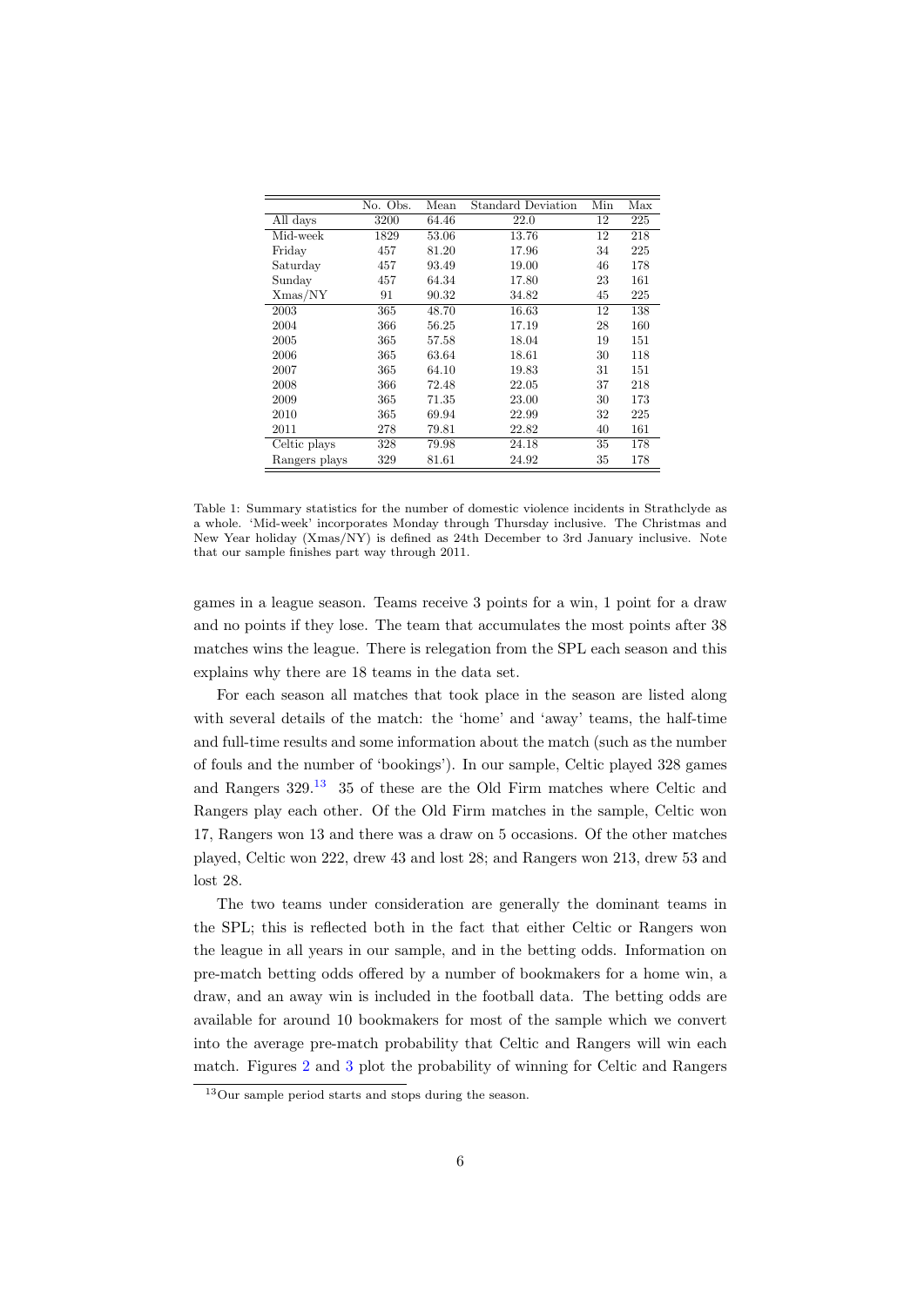respectively for each match against each of the 17 teams that have played in the SPL over the sample period.<sup>[14](#page-0-0)</sup> The probability of each team winning the matches they are engaged in suggest that when Celtic and Rangers play each other (Celtic is team 2 and Rangers is team 16) the match is invariably predicted to be close, and when they play other teams there is a mixture of matches where the outcome is predicted to be close or the team is predicted to win.<sup>[15](#page-0-0)</sup>

<span id="page-8-0"></span>

Figure 2: Pre-match average probability of Celtic winning.

### 3 Econometric Methods

Our aim is to explain variation in the level of domestic violence using information on whether a football match involving Celtic and/or Rangers takes place along with the features of that match. We have a panel data set where observations on our dependent variable (number of domestic violence incidents) differ across time and subdivision. However, our explanatory variables (e.g. results of football matches, day of week dummies, etc.) do not vary across subdivisions. This means that a regression using data for Strathclyde as a whole will be equivalent to a fixed effects panel data model (and virtually equivalent to random effects panel data models) using data at the subdivision level. Hence, results in this paper are from a Poisson regression model in which the dependent variable is the number of domestic violence incidents in Strathclyde as a whole and

<sup>&</sup>lt;sup>14</sup>We coded the teams that play or have played in the SPL as 1=Aberdeen, 2=Celtic, 3=Dundee, 4=Dundee United, 5=Dunfermline, 6=Falkirk, 7=Gretna, 8=Hamilton, 9=Hearts, 10=Hibernian, 11=Inverness Caledonian Thistle, 12=Kilmarnock, 13=Livingstone, 14=Motherwell, 15=Partick, 16=Rangers, 17=St Johnstone, 18=St Mirren.

<sup>&</sup>lt;sup>15</sup>There is a single outlier for Rangers (Figure [3\)](#page-9-0) for a match against Hearts that occurred on 19th March 2006 where the winning probability for Rangers was only 15%.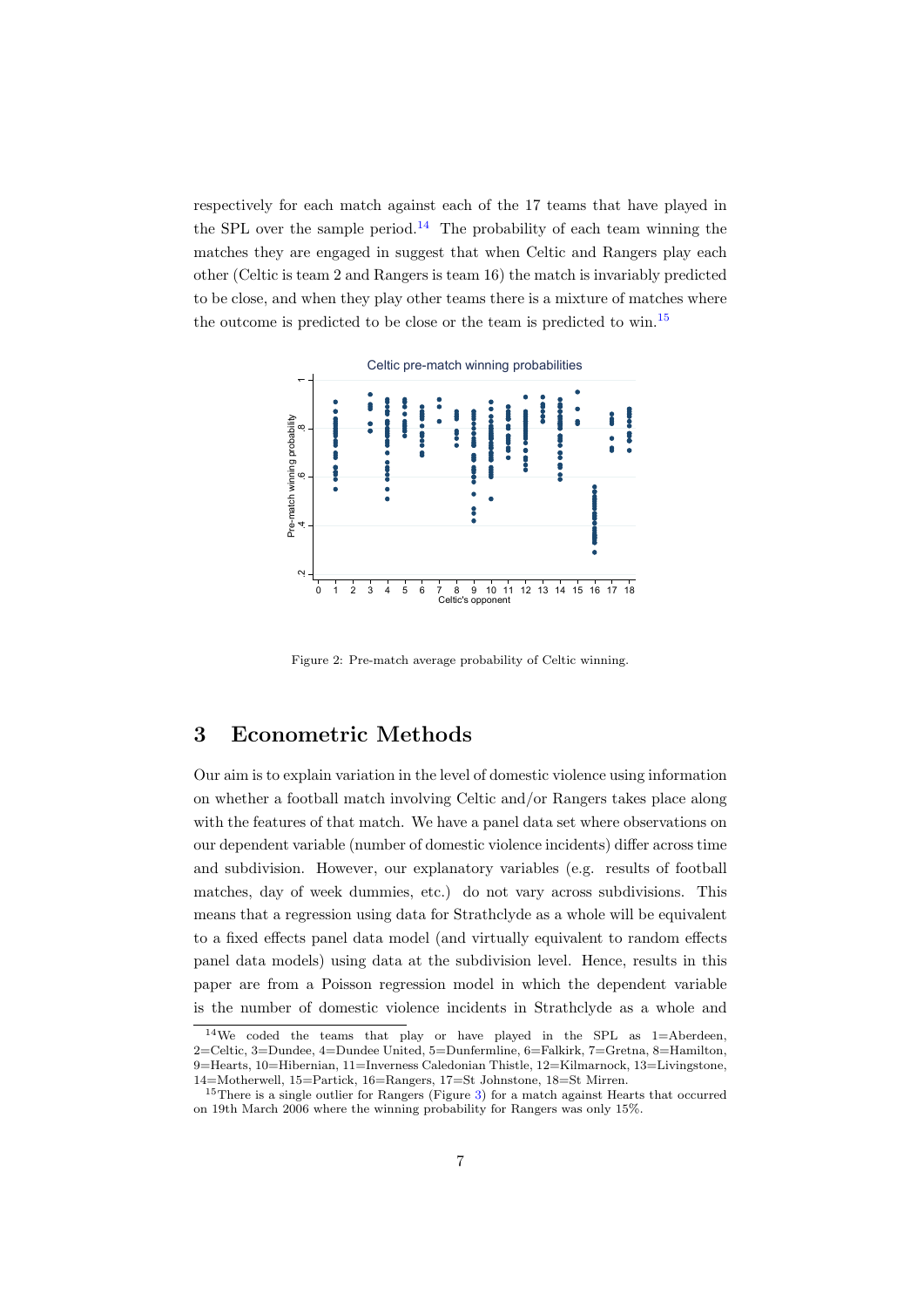<span id="page-9-0"></span>

Figure 3: Pre-match average probability of Rangers winning.

explanatory variables are day-of-the-week, year and holiday dummies, as well as the variables related to the context and outcome of football matches that we will use to seek to explain variations in the level of domestic violence, described in the following section. An online appendix presents results for a range of alternative specifications.

The data incorporates acts of domestic violence committed by both Celtic and Rangers' fans. As such, a potential drawback of using regression techniques with the aggregated data is that the effects of various match outcomes might be imperfectly identified. For example, if Rangers unexpectedly lose it may be that for Rangers fans (for whom this is bad news) levels of domestic violence increase, whilst Celtic fans (for whom this is good news) commit fewer acts of domestic violence. If this is true, then the effect on domestic violence resulting from the unexpected loss for Rangers will be under-estimated.

We assume throughout that the effect of a positive or negative result for any other team than that which a fan supports is not large enough to prompt a change in that fan's propensity to engage in domestic violence (except, of course, when the two teams play each other). The important aspect of this in terms of identifying the effect of unexpected losses is that if Celtic or Rangers unexpectedly lose the propensity of fans of the other team (for whom this is good news) to commit acts of domestic violence is not reduced. This is supported by a finding of [Card and Dahl](#page-23-0) [\(2011\)](#page-23-0) that when a team wins (a positive outcome for that team's fans) there is no significant effect on levels of domestic violence whether the win was expected or unexpected, suggesting that good news does not influence fans' propensity to engage in domestic violence and, therefore, that good news received as a result of a bad outcome for a rival team will have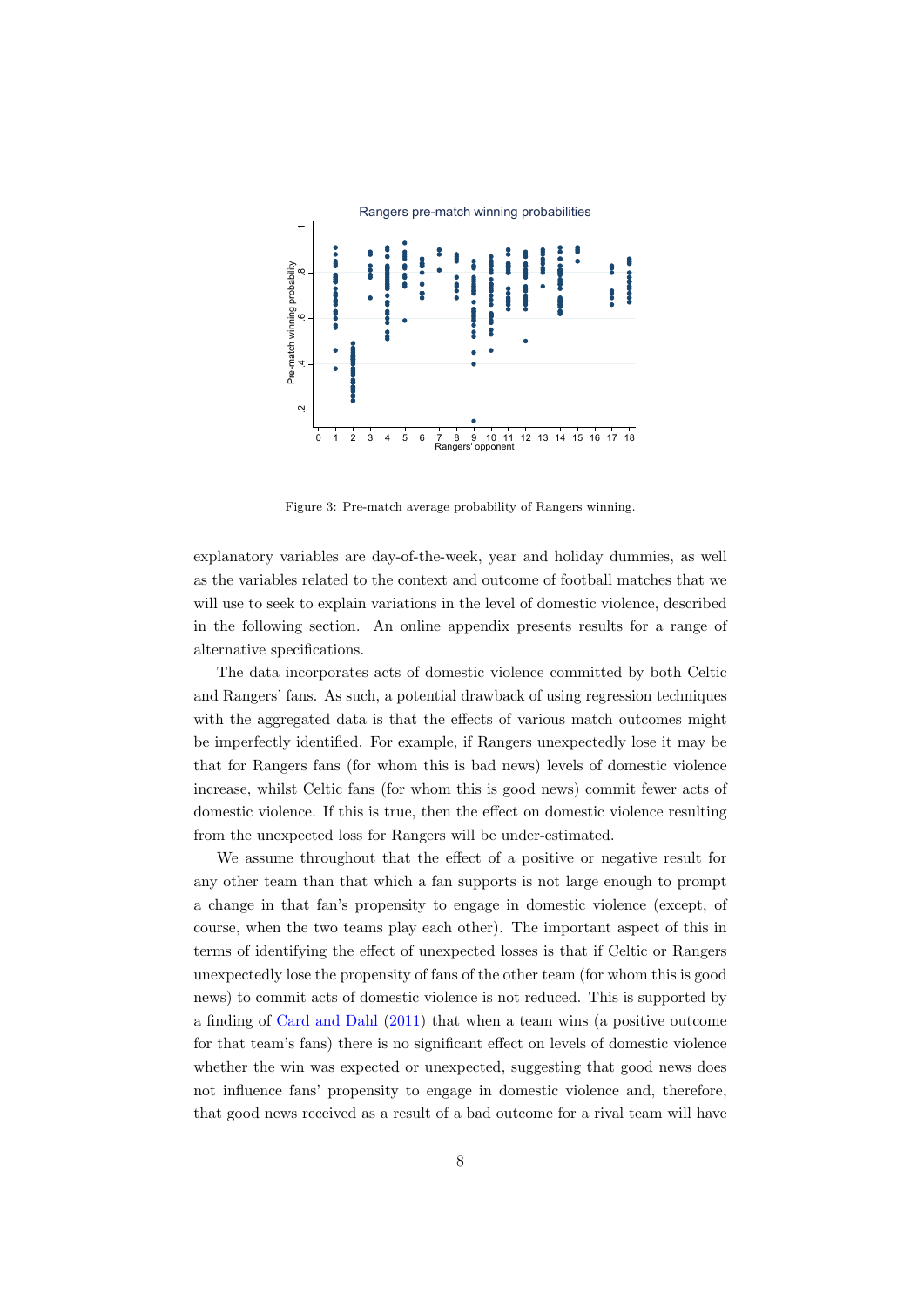no effect as well.

If Glasgow was a segregated city and fans of different teams lived in distinct sub-divisions, we could effectively use a mixed effects panel data model to allow coefficient estimates to vary across sub-divisions. This would allow us to identify differential effects across the Strathclyde region resulting from the features of matches played by Celtic and Rangers, which would overcome the identification issue raised above, if it were a problem. However, whilst there are areas of Glasgow that are Celtic or Rangers strongholds, it is far from a segregated city. This, combined with the computational intensity of allowing any more than a few parameter estimates to vary across sub-divisions, leads us to base our main results on regressions using aggregated data. We do, however, use the results of a mixed effects model to provide some support for the assumption just made by looking at correlations between parameter estimates, the details of which are included in an online appendix.

## <span id="page-10-0"></span>4 Factors to Explain Levels of Domestic Violence

It is hypothesised that fans engaging with a football match involving their preferred team receive an emotional cue which influences their subsequent decision of whether to commit an act of domestic violence. The strength of the emotional cue triggered by a match taking place may depend on a number of factors related to its context and the outcome, which we now discuss.

#### 4.1 Match Context

We classify each day in our sample as falling into one of the four categories: neither Celtic or Rangers play; only Celtic plays; only Rangers plays; both Celtic and Rangers play. We further delineate the latter category into those days where Celtic and Rangers both play but do not play each other (candr $\neg$ ), and those days where there is an Old Firm match and they do (oldfirm). The explanatory variables listed in Table [2](#page-11-0) are used in the analysis to distinguish between types of days. This allows the effect associated with the traditional Old Firm rivalry to be identified after controlling for any effect that arises from both teams being engaged in football matches on the same day, as well as identifying any change in domestic violence associated with either Celtic or Rangers playing when the other team does not.

We also introduce dummy variables to control for whether matches are played at home (although 'away' matches do not necessarily take place particularly far away from Glasgow) and whether they are televised. All Old Firm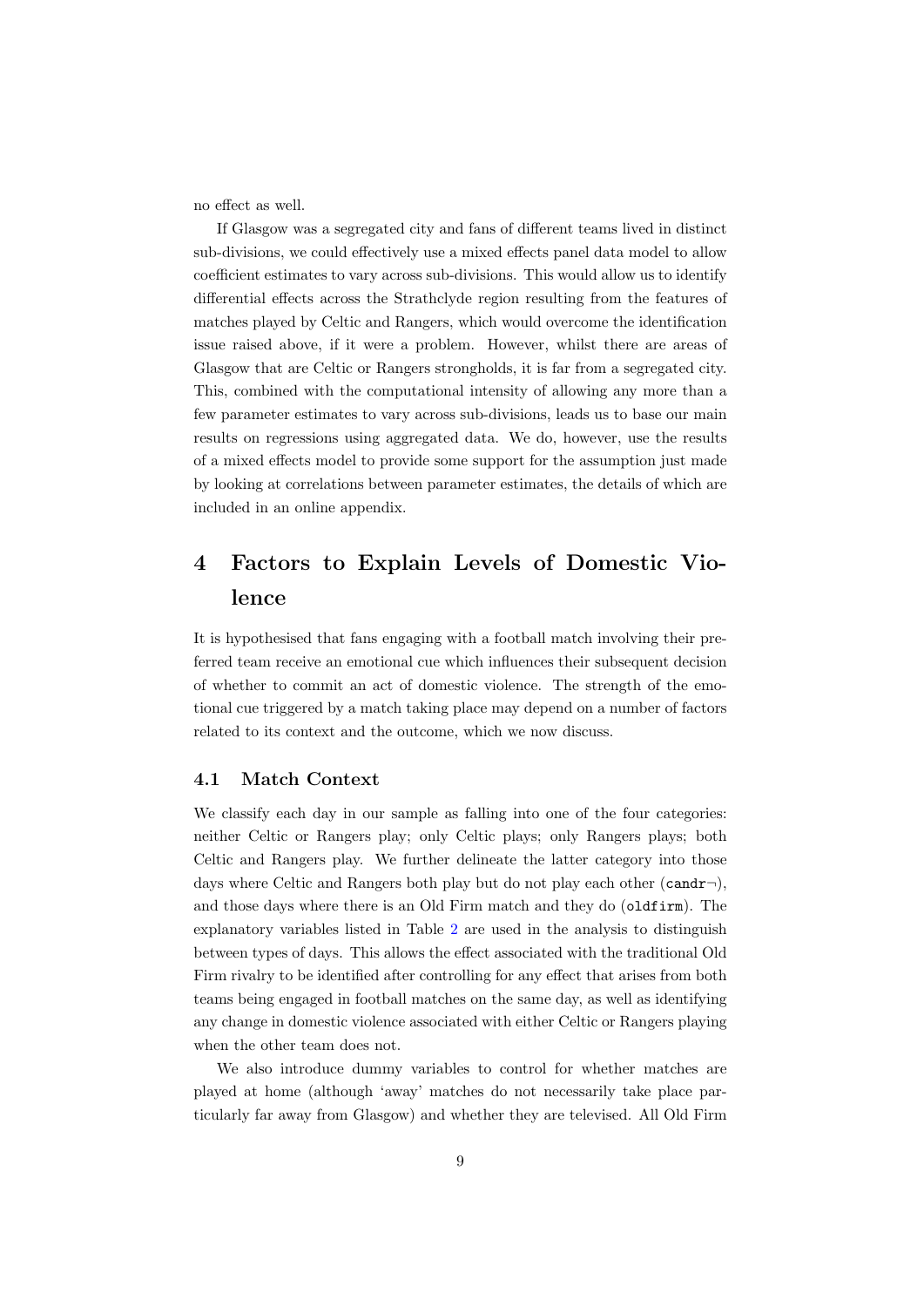<span id="page-11-0"></span>

| Variable |  | No match Only Celtic Only Rangers Celtic & Rangers Old Firm |  |
|----------|--|-------------------------------------------------------------|--|
| conly    |  |                                                             |  |
| ronly    |  |                                                             |  |
| candr    |  |                                                             |  |
| $candr-$ |  |                                                             |  |
| oldfirm  |  |                                                             |  |

Table 2: Variables that identify different types of match day.

matches are played in Glasgow and are televised, so we only consider these variables for non-Old Firm matches, defining the dummy variables  $c(r)$  home and  $c(r)$ tv to control for these factors. Half of each team's matches are at home, and roughly half are televised.

As identified by [Card and Dahl](#page-23-0) [\(2011\)](#page-23-0), three factors of a match might make it particularly 'emotionally charged', or salient, and therefore provide a stronger emotional cue for fans that may influence domestic violence: whether the match itself is important in terms of the team winning the tournament they are contesting; whether the match is against a 'traditional rival'; and whether the actual play in the match is particularly heated. We introduce similar classes of variables to attempt to understand whether particularly emotionally charged matches are associated with a higher level of domestic violence in Strathclyde.

[Card and Dahl](#page-23-0) [\(2011\)](#page-23-0) used a measure of 'playoff contention' to distinguish between those games where a team no longer has a chance of qualifying for the play-offs, and those where there is at least a mathematical possibility of making the play-offs; for 68% of the games in their sample a team is in playoff contention. If applied to Celtic and Rangers in the SPL (the strongest teams in the league) this would include all but the very few matches at the end of some seasons where the winner of the league has already been decided. Instead, we consider two different definitions to identify salient matches. The first appeals to a distinct feature of the SPL: there is a natural break point in each season where the league is split and the teams in each half of the league play the remaining 5 matches against each other; if the team is in the top half of the league at this point (which is the case for both Celtic and Rangers for every season in our sample) and either has a lead of no more than 10 points, or is no more than 10 points away from the leader, we classify the game as 'important', which accounts for 8% of the matches in our sample.<sup>[16](#page-0-0)</sup> The variables  $c(r)$  imp take the value 1 if Celtic (Rangers) play a non-Old Firm match and it is 'important' (and are otherwise zero): oldfirm imp takes the value 1 if an Old Firm match is important for either Celtic or Rangers (and is otherwise zero). The second definition, that we call 'extended importance', classifies a match as salient for

<sup>16</sup>These matches occur in 2003, 2005, 2008, 2009 and 2011 when the league was extremely competitive until the end of the season.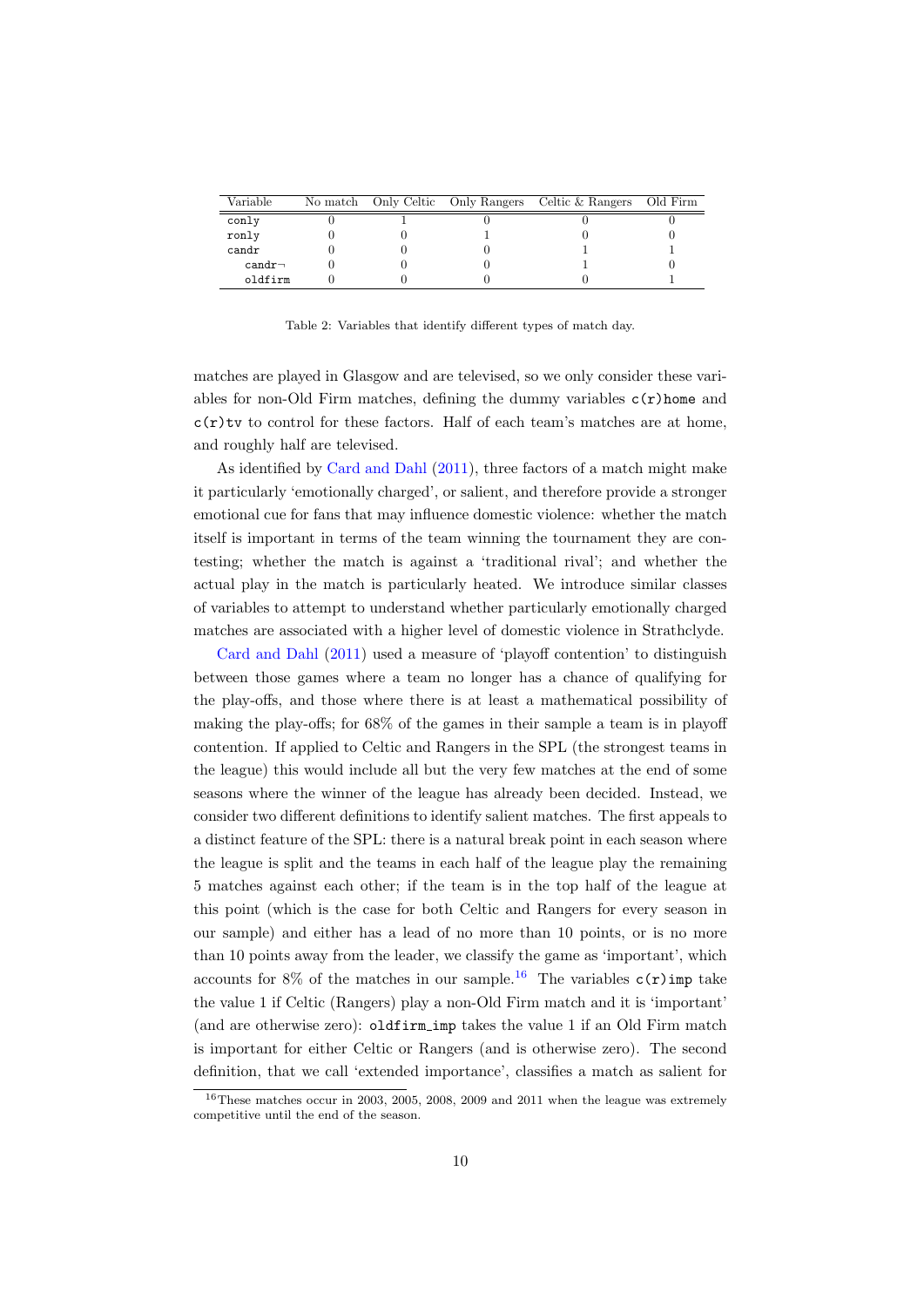a team if it is one of the last 10 matches of the season and the team has a mathematical possibility of winning the league, which is true of 24% of the matches in our sample.

A match might also be salient when a team plays against a traditional rival. The Old Firm is perhaps the leading example in the world of such a traditional rivalry, which we naturally control for. In the SPL there are only a few other traditional rivalries that involve Celtic or Rangers that we might want to account for: when Celtic play Hearts and Rangers play Hibernian, and when either team plays Aberdeen, for which we define the variables  $c(r)$  vstr that take the value 1 if Celtic (Rangers) plays Hearts (Hibernian) or Aberdeen, and are otherwise zero (which accounts for roughly one fifth of each team's non-Old Firm matches).

A slightly less well-defined but potentially important feature that might make a game salient is whether the play in the match was particularly controversial. To get a handle on this we introduce the variables  $c(r)$ ref that take the value 1 when Celtic (Rangers) play a non-Old Firm match and either the number of bookings (red and yellow cards) or the number of fouls is larger than the average of all such games, and are otherwise zero. oldfirm ref is a similar measure for Old Firm matches.

#### 4.2 Match Outcome

The outcome of a football match may also influence the emotional cue fans receive, and consequently their propensity to commit an act of domestic violence. A reasonable hypothesis is that if a fan's team loses this results in a negative emotional cue, and the emotional cue is weakly increasing in the match outcome: draws and wins result in less negative, and perhaps positive, emotional cues. The idea of loss aversion—that losses relative to a reference point loom larger than equivalent-sized gains—could be considered in the setting of football by hypothesising the reference point to be the outcome of a draw, so losing is perceived as a loss and winning a gain. Loss aversion then implies that losing will result in a larger reduction in the emotional cue felt relative to that when the team draws than the increase in the emotional cue relative to a draw when the team wins. Hence, the basic hypothesis resulting from the idea of loss aversion is that if a team loses there will be a greater increase in domestic violence than any reduction in domestic violence when the team wins (relative to the level of domestic violence when the team draws).

The literature on loss aversion and prospect theory also considers that the reference point individuals use to classify outcomes as gains or losses might be influenced by their expectations, implying that the evaluation of an outcome depends on prior expectations. Figure [4](#page-13-0) illustrates how the evaluation of the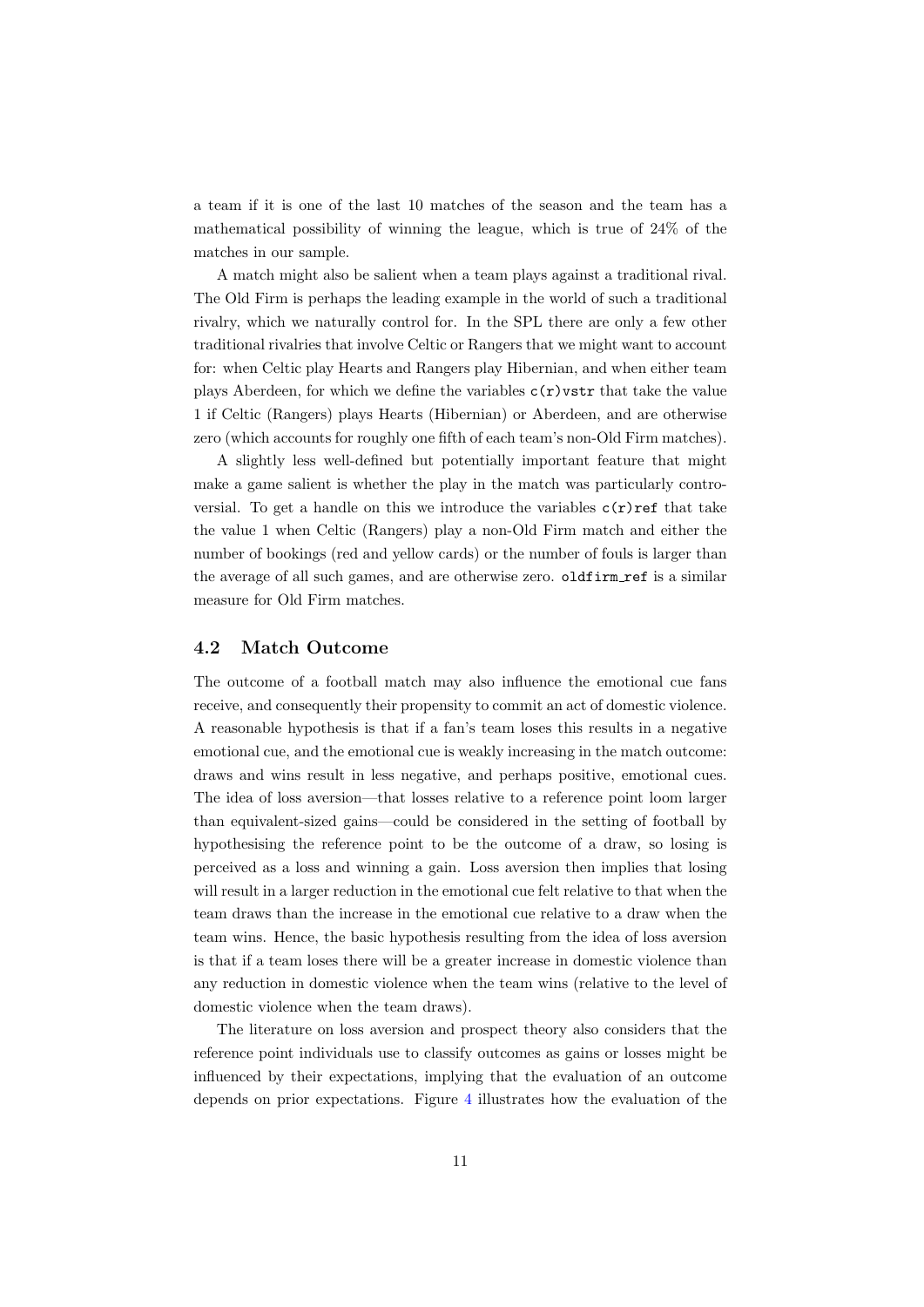<span id="page-13-0"></span>

Figure 4: Prospect theory with endogenous reference points.

<span id="page-13-1"></span>

Figure 5: Expectations, outcomes and emotional cues in football.

outcome  $x$  is different depending on an individual's expectations which constitute the reference point: if this is  $r$  the outcome  $x$  is seen as a gain, whilst if it is  $\tilde{r}$  x is seen as a loss. This idea dates back to the early literature on disappointment theory by [Bell](#page-23-4) [\(1985\)](#page-23-4) and [Loomes and Sugden](#page-24-10) [\(1986\)](#page-24-10) who considered that when evaluating lotteries individuals form an expectation about what they will receive from the lottery and if the outcome is worse (better) than expected they will suffer (enjoy) disappointment (elation). [Shalev](#page-24-11) [\(2000\)](#page-24-11) incorporates loss aversion with endogenously-determined (consistent) reference points into strategic situations, and [Gill and Stone](#page-24-12) [\(2010\)](#page-24-12) apply the idea to rank-order tournaments where the reference point is determined by a comparison of effort between players. [K˝oszegi and Rabin](#page-24-3) [\(2006\)](#page-24-3) model endogenously determined reference points formed consistently from rational expectations.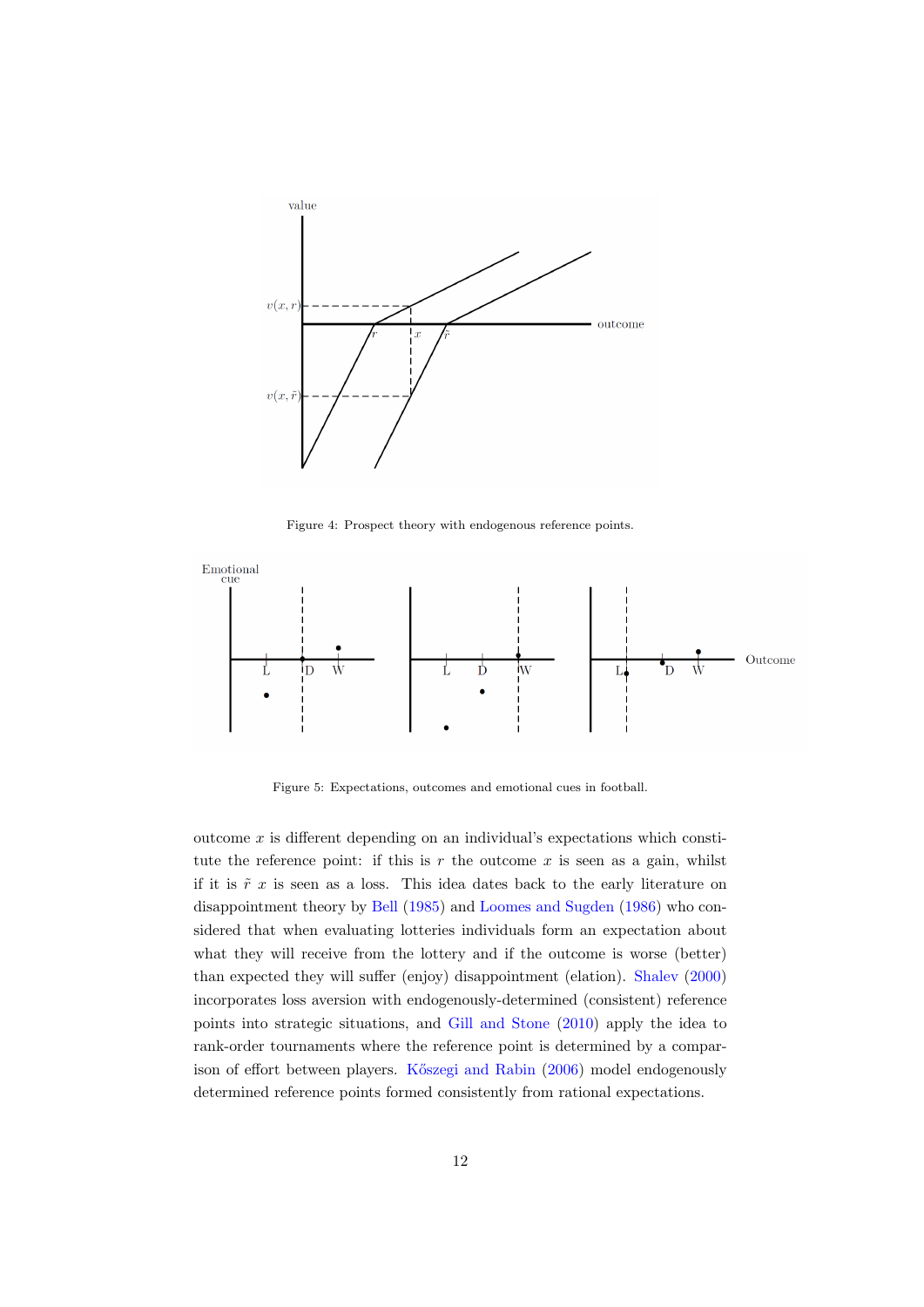A reasonable measure of fans' expectations in football is pre-match betting odds. Figure [5](#page-13-1) illustrates the implications of expectations-based referencedependent preferences applied to football. Panel a) considers the case where the match is expected to be tight, so the expected outcome is a draw (or, indeed, where the reference point is exogenously set as a draw). Then losing is coded as a loss and winning as a gain, each of which is 'mildly unexpected'. Normalizing the emotional cue from observing a draw to zero  $(D|D = 0)$ , loss aversion implies the emotional cue from losing  $(L|D)$  is relatively large and negative, whilst the emotional cue from winning  $(W|D)$  is small and positive. Panel b) considers the case where the team is expected to win. If the team does win then expectations are met; if the outcome is a draw fans will suffer mild disappointment; and if the team loses they will be more disappointed. As such, the emotional cue from drawing is relatively large and negative  $(D|W)$  and from losing is even larger and negative  $(L|W)$ . For completeness, panel c) presents the case where the team is expected to lose, but as noted the pre-match betting odds suggest that neither Celtic or Rangers are ever expected to lose in the SPL.

The hypothesis of loss aversion coupled with expectations-determined reference points consequently gives rise to the following hypotheses for the current study: 1) if loss aversion is present then in those games where the outcome was expected to be a draw and a team actually loses there will be a greater increase in domestic violence than the reduction in domestic violence if the team wins, relative to the level of domestic violence when the team draws:  $-L|D \rangle W|D$ ; 2) if expectations play a role in determining fans' perceptions of the outcome of a match, then a) the effect on domestic violence when a team loses will be higher when the team was expected to win (involving disappointment) than when the outcome was expected to be a draw (involving only mild disappointment):  $L|W \nvert L|D$ ; b) the effect on domestic violence when a team draws will be larger if the team was expected to win (involving mild disappointment) than if the outcome was expected to be a draw:  $D|W < D|D$ ; and c) when a team wins the reduction in domestic violence will be larger if the team was expected to draw (involving mild elation) than if the team was expected to win:  $W|D > W|W$ .

To determine whether simple match outcomes matter in explaining the level of domestic violence we define the variables  $c(r)$ win/draw/lose that take the value 1 if Celtic (Rangers) play a non-Old Firm match and win/draw/lose. In addition, we define the variables oldfirm draw/close/rlose to identify Old Firm matches that result in a draw/Celtic losing/Rangers losing.

To clearly define what is unexpected we take pre-game betting odds as a proxy for expectations (following [Card and Dahl](#page-23-0) [\(2011\)](#page-23-0)) and postulate (somewhat arbitrarily but we believe sensibly given the observed pre-match betting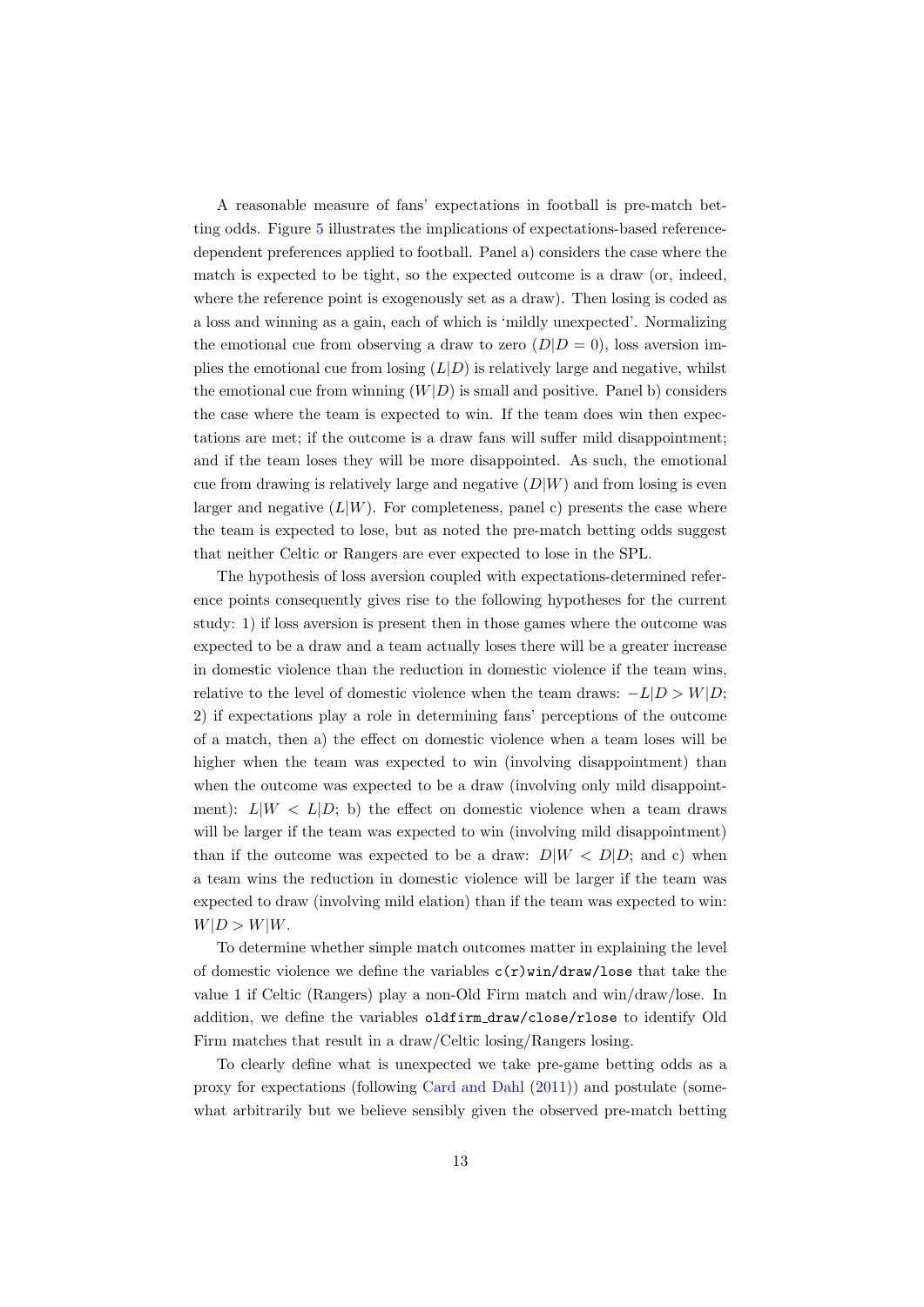odds) that if the pre-match winning probability is at least as large as 70%  $(q \geq 0.7)$  then the team is expected to win, and if  $q < 0.7$  the game is expected to be 'tight' (so a draw is the expected outcome). This definition is consistent with reality in the SPL which is that neither Celtic or Rangers are ever expected to lose; and all Old Firm games are expected to be tight.<sup>[17](#page-0-0)</sup> As such, there will never be 'unexpected wins' (where a team is expected to lose but wins) or predicted losses in our data; and in Old Firm games the result will never be more than 'mildly unexpected'. For non-Old Firm matches we classify the outcome of the match in relation to the pre-match winning probability  $(q)$  as one of the categories detailed in Table [3,](#page-15-0) for which we define indicator variables for both Celtic and Rangers.

<span id="page-15-0"></span>

| Prob. win | Lose                  | Draw                  | Win                |
|-----------|-----------------------|-----------------------|--------------------|
|           | favlose               | favdraw               | favwin             |
| q > 0.7   | (disappointed)        | (mildly disappointed) | (expectations met) |
| q < 0.7   | tightlose             | tightdraw             | tightwin           |
|           | (mildly disappointed) | (expectations met)    | (mildly elated)    |

Table 3: Match outcomes relative to pre-game expectations.

## 5 Results and Discussion

In this section we report the results of our attempts to try to explain the level of domestic violence in Strathclyde as a whole using various features of football matches discussed in Section [4.](#page-10-0) Our empirical results are presented in Tables [4](#page-17-0) and [5.](#page-19-0) Table [4](#page-17-0) presents the first set of empirical results investigating whether the presence, context and outcome of football matches involving Celtic and Rangers can explain levels of domestic violence; Table [5](#page-19-0) investigates whether levels of domestic violence can be explained by match outcomes conditional on expectations.

All explanatory variables are dummy variables so the coefficients should be interpreted as the change in the log of the average number of domestic violence incidents as a result of the indicator variable taking the value 1, or (approximately) the percentage change in the average level of domestic violence on days that have the characteristics of the indicator variable compared to days that do not.

In all of the regressions reported we control for year (2003 is the omitted dummy variable), day of the week (Saturday is the omitted variable) and the

<sup>&</sup>lt;sup>17</sup>As a robustness check, we repeated our analysis with thresholds of 0.6 and 0.8. Results are discussed in the online appendix.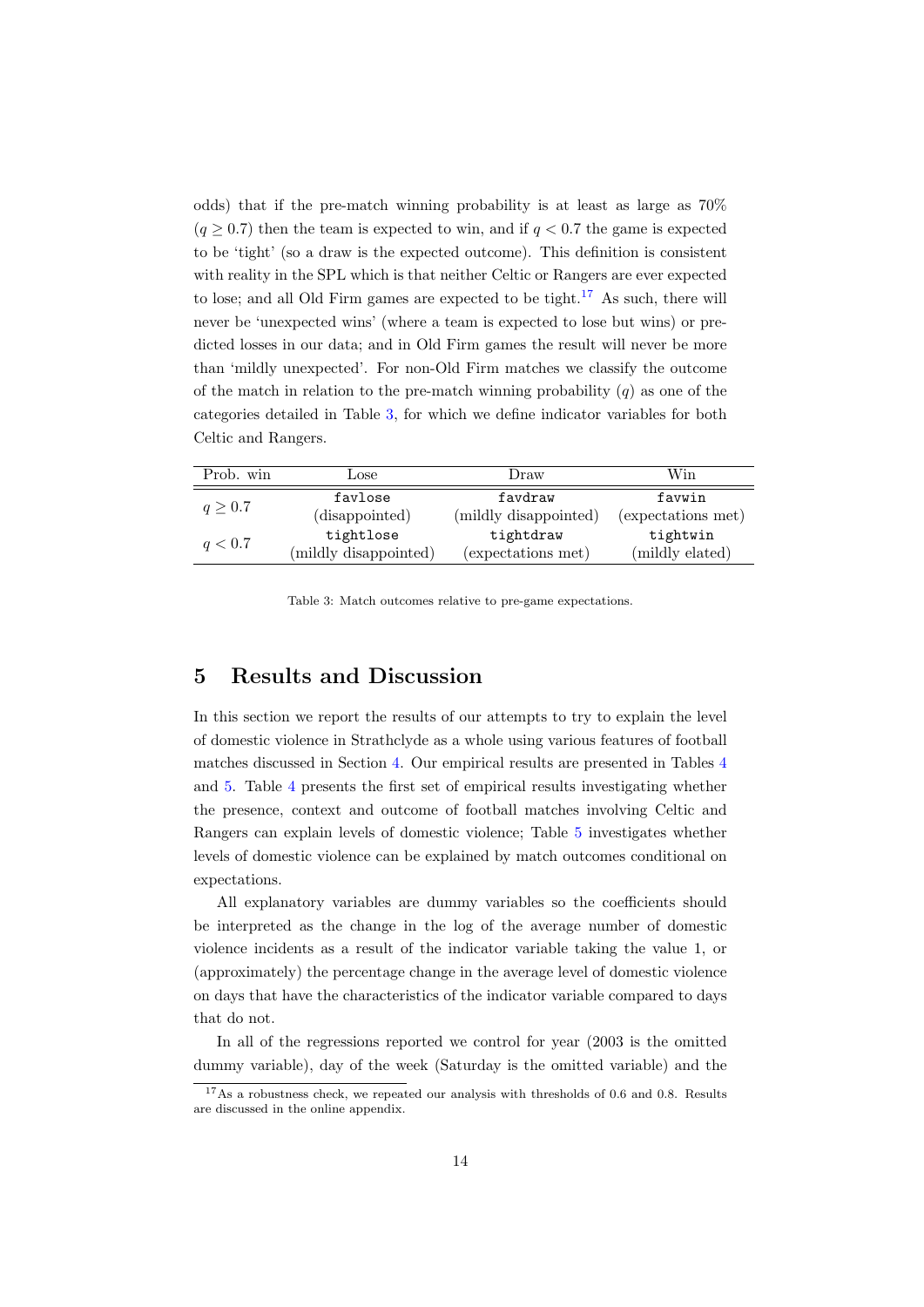Christmas and New Year holiday period. Of note is the observation that the coefficient for xmas\_ny, which identifies days between 24th December to 3rd January inclusive, is consistently around 0.33, signifying a 33% increase in domestic violence during the holiday season.

In model (A1) we regress the total number of domestic violence incidents in Strathclyde on the basic match indicator variables, and find a strong significant effect when both Celtic and Rangers play, but model (A2) finds the majority of this effect is attributable to Old Firm matches: domestic violence increases by 36% when there is an Old Firm match, a similar increase to the Christmas holiday effect alluded to above. Other traditional rivalries, however, make very little difference. Model (A3) includes our context variables (identifying games that are played at home and those that are televised); model (A4) includes the effect of games that are 'important' (the match is one of the last five of the season after the split in the league, and the league is still being contended); and model (A5) includes the effect of matches involving a greater than average number of fouls or bookings.

In terms of explaining domestic violence using match indicator and context variables model  $(A4)$  is our preferred specification<sup>[18](#page-0-0)</sup>, which demonstrates that there is a large and significant Old Firm effect but when Rangers and Celtic are engaged in matches against other teams in the SPL there is in general no significant effect on the level of domestic violence, even when the match is against a non-Old Firm traditional rival. There is a positive and significant additional effect when Celtic and Rangers are engaged in matches against other teams that are important (9.1% and 8.5%, respectively) relative to nonimportant matches. However, the overall effect of important matches for Celtic and Rangers (which combines the coefficients on appropriate explanatory variables) is often insignificant. For instance: the effect when only Celtic plays and the match is important ( $p$ -value=0.551); when only Rangers plays and the match is important (p-value=0.458); and when both teams play but not each other and both matches are important  $(p-value=0.102)$ , are insignificant even at the 10% level. However, non-Old Firm matches that are both important and televised give rise to a significant additional effect for both Celtic and Rangers (p-values of 0.001 for Celtic and 0.013 for Rangers), the overall effect of which is statistically significant (p-values of 0.026 when only Celtic play and 0.085 when only Rangers play).

This suggests that it is not football in general that is associated with domes-

<sup>&</sup>lt;sup>18</sup>This model suggests that match importance is a key explanatory factor, including which reduces the influence of Celtic and Rangers playing on the same day in a non-Old Firm match, and matches being televised. Whilst model (A5) also controls for matches involving a greater than average number of fouls or bookings, these coefficients are insignificant.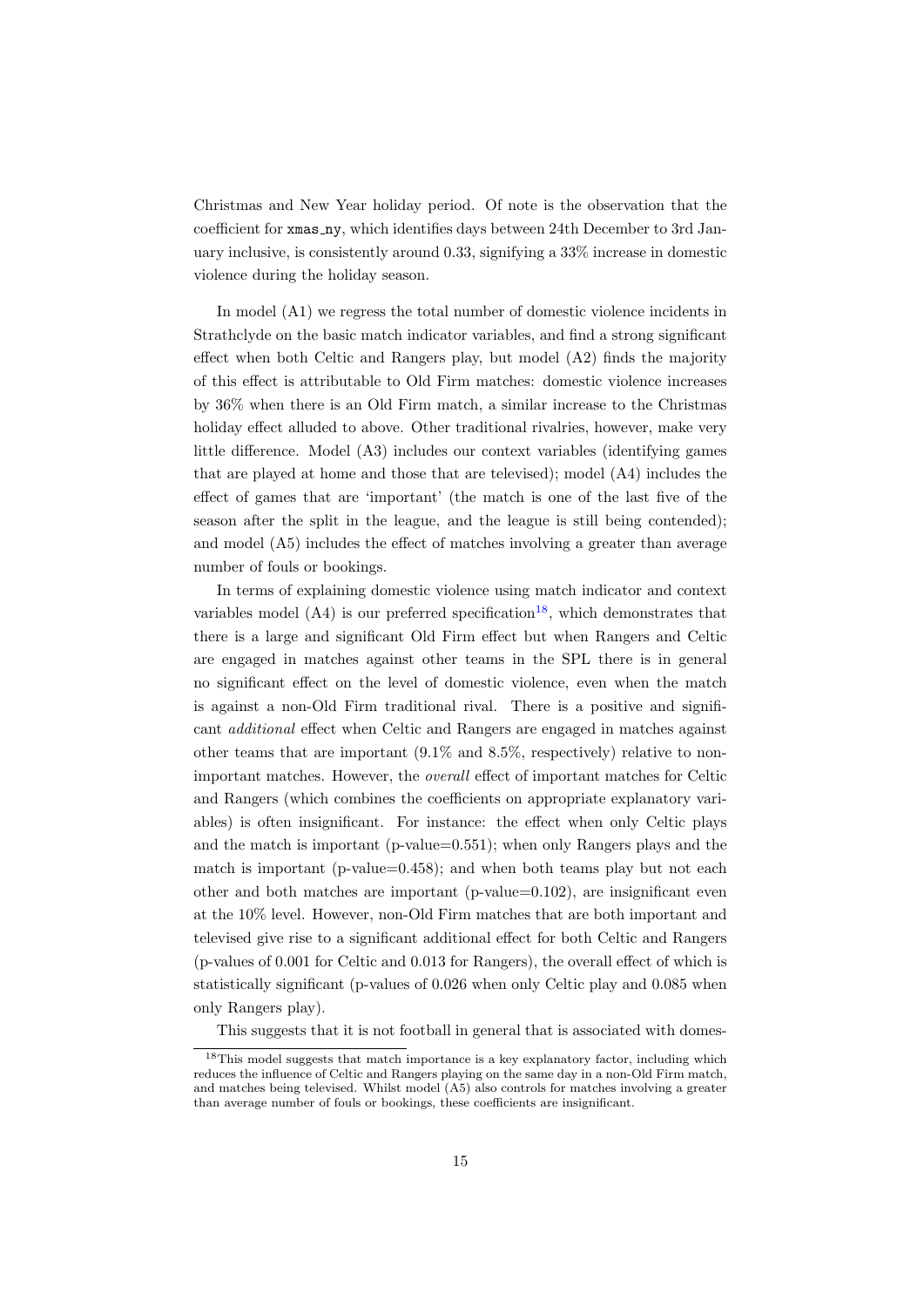<span id="page-17-0"></span>

|               | (A1)       | (A2)        | (A3)                   | (A4)               | (A5)               | (A6)                  |
|---------------|------------|-------------|------------------------|--------------------|--------------------|-----------------------|
| conly         | $-0.00659$ | $-0.00409$  | $-0.0717*$             | $-0.0547$          | $-0.0657*$         |                       |
|               | (0.0125)   | (0.0134)    | (0.0408)               | (0.0369)           | (0.0378)           |                       |
| ronly         | $-0.00578$ | $-0.00452$  | $-0.0467$              | $-0.0411$          | $-0.0355$          |                       |
|               | (0.0132)   | (0.0146)    | (0.0302)               | (0.0295)           | (0.0305)           |                       |
| candr         | $0.134***$ |             |                        |                    |                    |                       |
|               | (0.0208)   |             |                        |                    |                    |                       |
| $candr\neg$   |            | $0.0539***$ | $-0.0578$              | $-0.0255$          | $-0.0262$          |                       |
|               |            | (0.0197)    | (0.0473)               | (0.0465)           | (0.0502)           |                       |
| oldfirm       |            | $0.357***$  | $0.359***$             | $0.343***$         | $0.387***$         |                       |
|               |            | (0.0343)    | (0.0348)               | (0.0388)           | (0.0710)           |                       |
| cvstr         |            | $-0.00213$  | $-0.000442$            | $-0.00549$         | $-0.00845$         | $-0.00631$            |
|               |            | (0.0223)    | (0.0217)               | (0.0210)           | (0.0213)           | (0.0216)              |
| rvstr         |            | $-0.00273$  | $-0.00414$             | $-0.00568$         | $-0.00471$         | $-0.00728$            |
|               |            | (0.0223)    | (0.0216)               | (0.0206)           | (0.0209)           | (0.0210)              |
| chome         |            |             | 0.0447                 | 0.0253             | 0.0277             | 0.0208                |
|               |            |             | (0.0359)               | (0.0334)           | (0.0336)           | (0.0339)              |
| rhome         |            |             | 0.0278                 | 0.0195             | 0.0188             | 0.0184                |
|               |            |             | (0.0298)<br>$0.0850**$ | (0.0295)           | (0.0296)           | (0.0291)              |
| ctv           |            |             |                        | $0.0567*$          | 0.0560             | $0.0591*$<br>(0.0344) |
|               |            |             | (0.0361)<br>$0.0578**$ | (0.0339)           | (0.0344)<br>0.0384 |                       |
| rtv           |            |             | (0.0291)               | 0.0384<br>(0.0293) | (0.0294)           | 0.0464<br>(0.0289)    |
| cimp          |            |             |                        | $0.0906**$         | $0.0894**$         | $0.0823*$             |
|               |            |             |                        | (0.0418)           | (0.0425)           | (0.0444)              |
| rimp          |            |             |                        | $0.0846*$          | $0.0841*$          | 0.0771                |
|               |            |             |                        | (0.0483)           | (0.0486)           | (0.0504)              |
| oldfirm_imp   |            |             |                        | 0.101              | $0.126*$           | 0.106                 |
|               |            |             |                        | (0.0655)           | (0.0685)           | (0.0685)              |
| cref          |            |             |                        |                    | 0.0174             |                       |
|               |            |             |                        |                    | (0.0195)           |                       |
| rref          |            |             |                        |                    | $-0.0133$          |                       |
|               |            |             |                        |                    | (0.0211)           |                       |
| oldfirm_ref   |            |             |                        |                    | $-0.0687$          |                       |
|               |            |             |                        |                    | (0.0822)           |                       |
| oldfirm_draw  |            |             |                        |                    |                    | $0.388***$            |
|               |            |             |                        |                    |                    | (0.112)               |
| oldfirm_close |            |             |                        |                    |                    | $0.410***$            |
|               |            |             |                        |                    |                    | (0.0537)              |
| oldfirm_rlose |            |             |                        |                    |                    | $0.285***$            |
|               |            |             |                        |                    |                    | (0.0464)              |
| cwin          |            |             |                        |                    |                    | $-0.0254$             |
|               |            |             |                        |                    |                    | (0.0376)              |
| cdraw         |            |             |                        |                    |                    | $-0.0469$             |
|               |            |             |                        |                    |                    | (0.0399)              |
| close         |            |             |                        |                    |                    | $-0.0323$<br>(0.0514) |
|               |            |             |                        |                    |                    |                       |
| rwin          |            |             |                        |                    |                    | $-0.0256$<br>(0.0280) |
| rdraw         |            |             |                        |                    |                    | 0.000181              |
|               |            |             |                        |                    |                    | (0.0366)              |
| rlose         |            |             |                        |                    |                    | $-0.0253$             |
|               |            |             |                        |                    |                    | (0.0381)              |
| intercept     | $4.223***$ | $4.229***$  | $4.233***$             | $4.232***$         | $4.233***$         | $4.230***$            |
|               | (0.0144)   | (0.0141)    | (0.0142)               | (0.0142)           | (0.0142)           | (0.0143)              |
| $\cal N$      | 3200       | 3200        | 3200                   | 3200               | 3200               | 3200                  |
|               |            |             |                        |                    |                    |                       |

Robust standard errors in parentheses

 $*$  p < 0.10,  $*$  p < 0.05,  $**$  p < 0.01

Table 4: The effect on domestic violence in Strathclyde resulting from football matches involving Celtic and Rangers.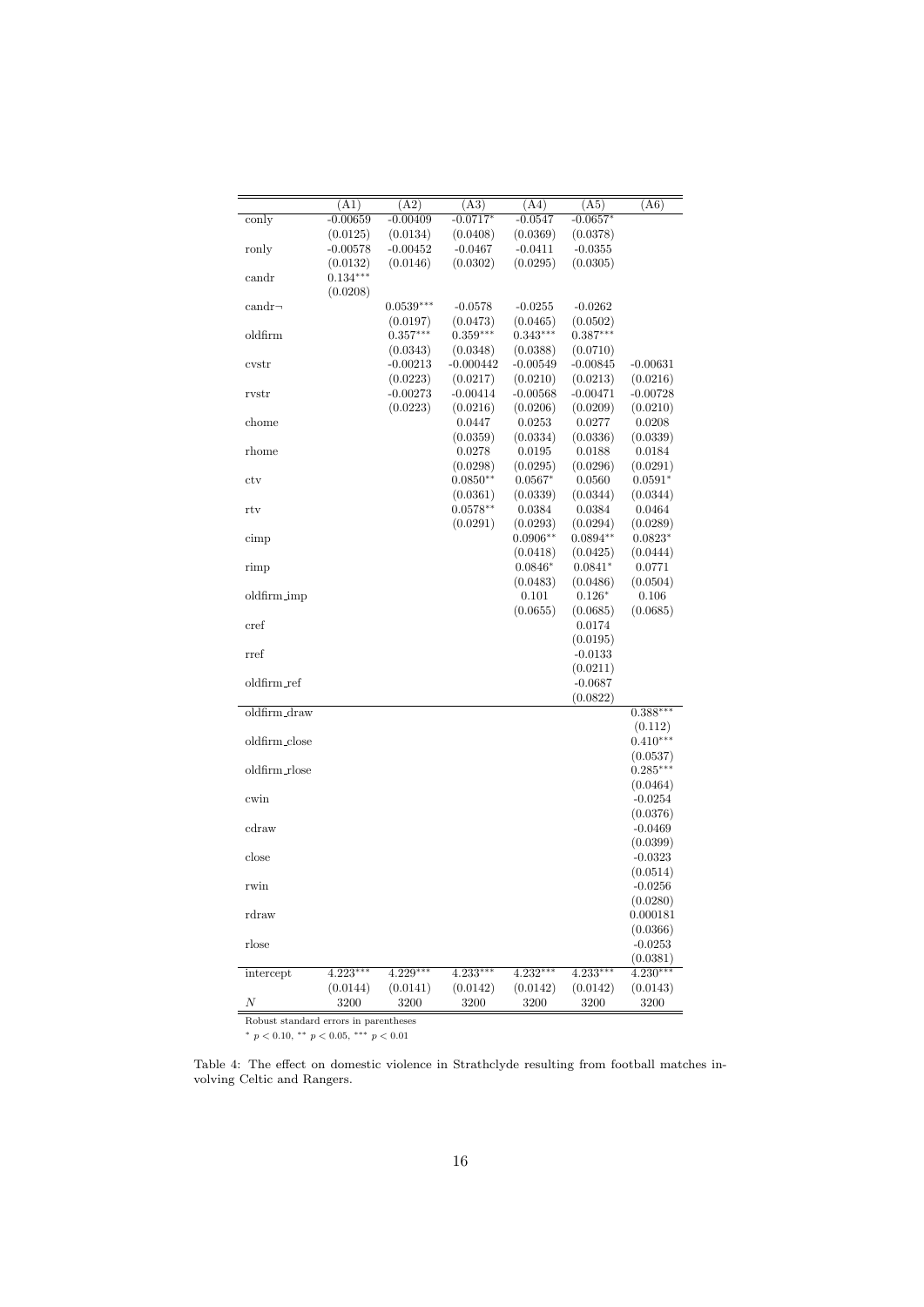tic violence, but Old Firm matches in particular, with the possible exception of non-Old Firm matches that are both important and televised.

Model (A6) controls for the outcome of matches, which demonstrates that there is little change in domestic violence depending on match outcomes. If the reference point is exogenously taken as a draw so that losses are coded as a loss and wins as a gain, these results suggest there is no differential effect of a loss compared to a gain and therefore that loss aversion is not at work here. Note that there is heterogeneity in the effect of Old Firm matches depending on the outcome: it is highest at 41% when Celtic lose, which is similar to the effect of a draw, and lowest at 29% when Rangers lose. However, the p-value for a test of equality is 0.065, so a null hypothesis of the effect being the same cannot be rejected at the 5% level of significance.

We now turn to the question of whether expectations-based reference points are important in explaining domestic violence. The results in Table [5](#page-19-0) investigate whether match outcomes relative to pre-match expectations (proxied by prematch betting odds) have any power in explaining the level of domestic violence. Despite model (A6) suggesting there is no discernible effect on domestic violence of different outcomes of non-Old Firm matches, it may be the case that for those matches that resulted in a loss and that loss was unexpected (an 'upset' loss) there is a significant effect on domestic violence, as found by [Card and Dahl](#page-23-0) [\(2011\)](#page-23-0). By classifying match outcomes relative to pre-match betting odds as described in Table [3](#page-15-0) we can test whether this is the case in Strathclyde.

Model  $(B1)$  is the same as model  $(A6)$  of Table [4](#page-17-0) except that explanatory variables which categorise match outcomes according to pre-game betting odds are included. The results of this model demonstrate a feature that stands in contrast to the findings of [Card and Dahl](#page-23-0) [\(2011,](#page-23-0) Table IV, p 25). They find that, whilst outcomes that accord with expectations have no effect on domestic violence (whether they are wins or losses), there is a statistically significant 10% increase in the level of domestic violence in the team's home city when that team plays a game that it loses when it was expected to win. Furthermore, they also find this effect to be significantly different both from the effect of an expected loss, and of an upset win. This allowed them to conclude that fans exhibit reference dependent behaviour. We are not finding this. If fans in Glasgow exhibited loss aversion around expectations-based reference points then unexpectedly bad outcomes—identified by the variables c(r)favlose, c(r)favdraw and  $c(r)$  tightlose—would have significant positive coefficients, but this is not so in our data. Whether loss aversion is at work around the reference outcome of a draw can be considered by comparing the coefficients on  $c(r)$ tightlose and  $c(r)$ tightwin, but each of these is insignificant. Whether expectations play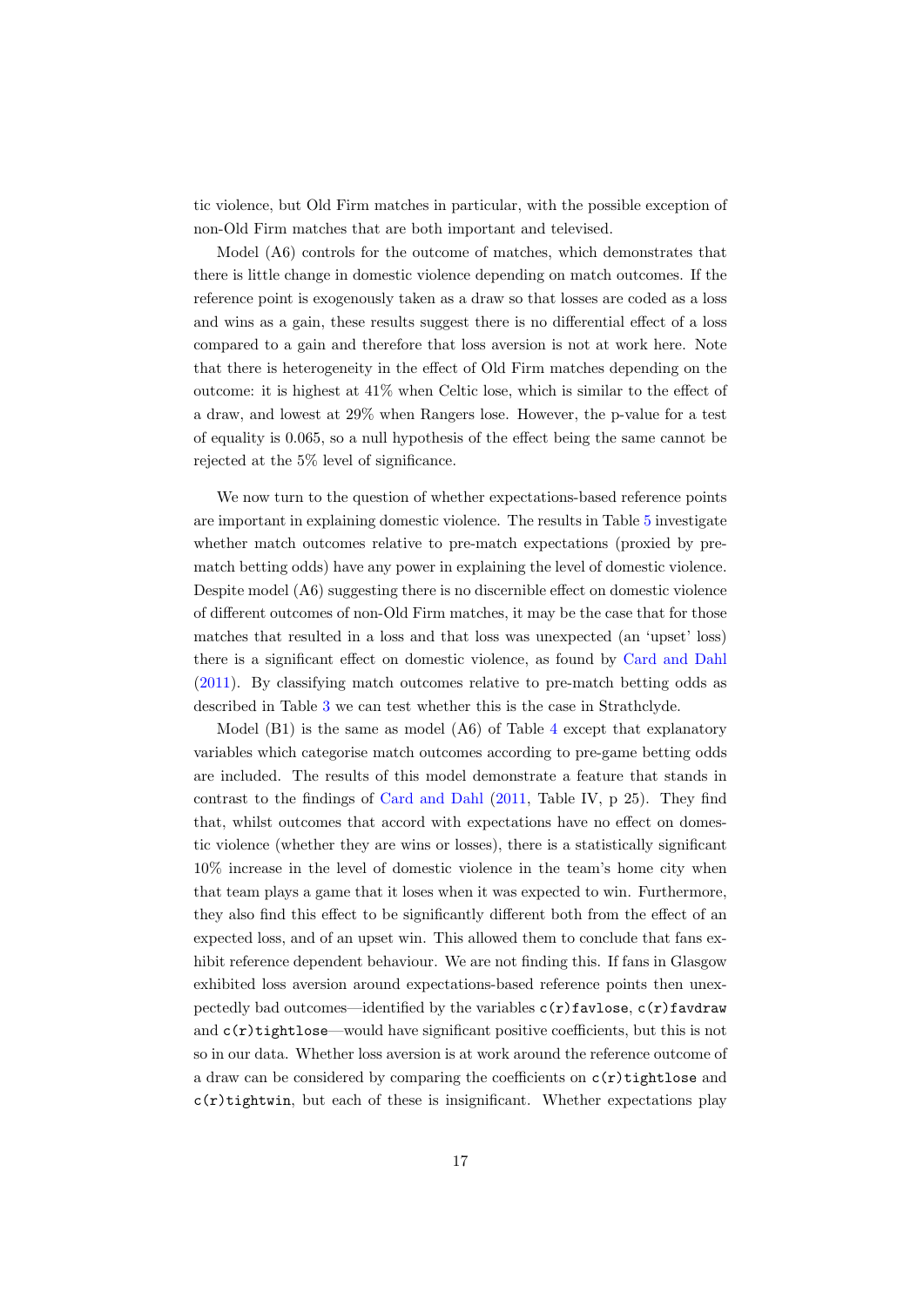<span id="page-19-0"></span>

|                | (B1)        | (B2)              | (B3)                | (B4)              | (B5)                  |
|----------------|-------------|-------------------|---------------------|-------------------|-----------------------|
|                | All matches | Importance        | Extended importance | Traditional rival | Referee active        |
| cfavwin        | $-0.0306$   | $-0.0197$         | $-0.0440$           | $-0.0166$         | $-0.0426$             |
|                | (0.0389)    | (0.0375)          | (0.0380)            | (0.0380)          | (0.0414)              |
| ctightwin      | $-0.0240$   | $-0.00753$        | $-0.0414$           | $-0.0295$         | $-0.0491$             |
|                | (0.0422)    | (0.0412)          | (0.0409)            | (0.0437)          | (0.0708)              |
| cfavdraw       | $-0.0570$   | $-0.0652$         | $-0.0864*$          | $-0.0869*$        | $-0.0788$             |
|                | (0.0463)    | (0.0467)          | (0.0477)            | (0.0470)          | (0.0603)              |
|                |             |                   |                     |                   |                       |
| ctightdraw     | $-0.0406$   | $-0.0296$         | $-0.0479$           | $-0.0637$         | $-0.0696$             |
|                | (0.0451)    | (0.0463)          | (0.0539)            | (0.0515)          | (0.0938)              |
| cfavlose       | $-0.0124$   | $-0.0415$         | $-0.0643$           | $-0.0169$         | 0.00471               |
|                | (0.0604)    | (0.0590)          | (0.0783)            | (0.0691)          | (0.0985)              |
| ctightlose     | $-0.0689$   | $-0.0575$         | $-0.0823$           | 0.00139           | $-0.00111$            |
|                | (0.0651)    | (0.0639)          | (0.0634)            | (0.0552)          | (0.0726)              |
| rfavwin        | $-0.0321$   | $-0.0377$         | $-0.0374$           | $-0.0352$         | $-0.0118$             |
|                | (0.0318)    | (0.0315)          | (0.0326)            | (0.0317)          | (0.0361)              |
|                |             |                   |                     |                   |                       |
| rtightwin      | $-0.0215$   | $-0.0336$         | $-0.0492$           | $-0.0154$         | $-0.0250$             |
|                | (0.0316)    | (0.0310)          | (0.0343)            | (0.0320)          | (0.0356)              |
| rfavdraw       | $-0.0133$   | $-0.0239$         | $-0.0273$           | $-0.00687$        | $-0.0224$             |
|                | (0.0463)    | (0.0469)          | (0.0520)            | (0.0500)          | (0.0626)              |
| rtightdraw     | 0.0133      | 0.0262            | 0.0448              | $-0.0145$         | 0.0255                |
|                | (0.0445)    | (0.0455)          | (0.0463)            | (0.0509)          | (0.0645)              |
| rfavlose       | $-0.0241$   | $-0.0315$         | $-0.0237$           | $-0.0402$         | $-0.0904**$           |
|                |             |                   |                     |                   |                       |
|                | (0.0469)    | (0.0466)          | (0.0513)            | (0.0512)          | (0.0457)              |
| rtightlose     | $-0.0252$   | -0.0379           | $-0.0415$           | $-0.0476$         | $-0.194$              |
|                | (0.0487)    | (0.0502)          | (0.0510)            | (0.0764)          | (0.142)               |
| cfavwin_sal    |             | 0.0123            | $-0.0190$           | $-0.0728*$        | $-0.0261$             |
|                |             | (0.0799)          | (0.0479)            | (0.0409)          | (0.0418)              |
| ctightwin_sal  |             | $-0.0165$         | $-0.00162$          | $-0.00289$        | $-0.0270$             |
|                |             | (0.101)           | (0.0648)            | (0.0461)          | (0.0447)              |
| cfavdraw_sal   |             |                   |                     |                   |                       |
|                |             | $0.372***$        | 0.0677              | $0.147***$        | $-0.0445$             |
|                |             | (0.141)           | (0.143)             | (0.0709)          | (0.0524)              |
| ctightdraw_sal |             | 0.0184            | $-0.0685$           | $-0.0146$         | $-0.0410$             |
|                |             | (0.0349)          | (0.0446)            | (0.0464)          | (0.0460)              |
| cfavlose_sal   |             | 0.208             | 0.0357              | 0.0215            | $-0.0416$             |
|                |             | (0.128)           | (0.0832)            | (0.0891)          | (0.0493)              |
| ctightlose_sal |             | omitted           | omitted             | $-0.132$          | $-0.107$              |
|                |             |                   |                     |                   |                       |
|                |             | $\left( .\right)$ | (.)                 | (0.0867)          | (0.0782)              |
| rfavwin_sal    |             | 0.0189            | $-0.0219$           | $-0.0346$         | $-0.0423$             |
|                |             | (0.0736)          | (0.0477)            | (0.0458)          | (0.0330)              |
| rtightwin_sal  |             | 0.0400            | 0.0303              | $-0.0759$         | $-0.00354$            |
|                |             | (0.126)           | (0.0409)            | (0.0466)          | (0.0389)              |
| rfavdraw_sal   |             | $0.240***$        | 0.0218              | $-0.0423$         | 0.00168               |
|                |             | (0.0308)          | (0.0572)            | (0.0625)          | (0.0507)              |
| rtightdraw_sal |             |                   |                     |                   |                       |
|                |             | $-0.0858**$       | $-0.108$            | 0.0213            | 0.0139                |
|                |             | (0.0389)          | (0.0679)            | (0.0637)          | (0.0539)              |
| rfavlose_sal   |             | omitted           | $-0.133*$           | 0.0372            | 0.0484                |
|                |             | $\left( .\right)$ | (0.0680)            | (0.0895)          | (0.0661)              |
| rtightlose_sal |             | $0.159**$         | $0.160***$          | $-0.0250$         | 0.0158                |
|                |             | (0.0726)          | (0.0513)            | (0.0381)          | (0.0434)              |
| oldfirm_draw   | $0.388***$  | $0.388***$        | $0.388***$          | $0.386***$        | $0.388***$            |
|                |             |                   |                     |                   |                       |
|                | (0.112)     | (0.112)           | (0.112)             | (0.112)           | (0.112)               |
| oldfirm_close  | $0.410***$  | $0.410***$        | $0.410***$          | $0.409***$        | $0.410***$            |
|                | (0.0536)    | (0.0537)          | (0.0536)            | (0.0535)          | (0.0537)              |
| oldfirm_rlose  | $0.285***$  | $0.284***$        | $0.285***$          | $0.285***$        | $0.285***$            |
|                | (0.0464)    | (0.0464)          | (0.0464)            | (0.0463)          | (0.0465)              |
| cvstr          | $-0.00549$  | $-0.00887$        | $-0.00751$          |                   | 0.00278               |
|                | (0.0222)    | (0.0215)          | (0.0216)            |                   | (0.0235)              |
| rvstr          | $-0.00812$  | $-0.00951$        | $-0.0125$           |                   | $-0.0164$             |
|                | (0.0218)    | (0.0207)          | (0.0221)            |                   | (0.0218)              |
|                |             |                   |                     |                   |                       |
| chome          | 0.0251      | 0.0187            | 0.0359              | 0.0199            | 0.0283                |
|                | (0.0352)    | (0.0351)          | (0.0352)            | (0.0349)          | (0.0362)              |
| rhome          | 0.0252      | 0.0312            | 0.0330              | 0.0252            | 0.0210                |
|                | (0.0331)    | (0.0328)          | (0.0337)            | (0.0332)          | (0.0333)              |
| ctv            | $0.0634*$   | 0.0557            | $0.0775**$          | $0.0573*$         | $0.0671*$             |
|                | (0.0349)    | (0.0341)          | (0.0337)            | (0.0342)          | (0.0367)              |
| rtv            | 0.0457      | $0.0507*$         | $0.0619**$          | $0.0502*$         | 0.0402                |
|                |             |                   |                     |                   |                       |
|                | (0.0286)    | (0.0285)          | (0.0285)            | (0.0291)          | (0.0286)              |
| cimp           | $0.0775*$   |                   |                     | $0.0736*$         | 0.0757                |
|                | (0.0441)    |                   |                     | (0.0421)          | (0.0464)              |
| rimp           | 0.0771      |                   |                     | 0.0651            | 0.0770                |
|                | (0.0507)    |                   |                     | (0.0486)          | (0.0511)              |
| oldfirm_imp    | 0.105       | 0.106             | 0.105               | 0.105             | 0.106                 |
|                | (0.0685)    | (0.0686)          | (0.0685)            | (0.0685)          | (0.0687)              |
| intercept      | $4.230***$  | $4.231***$        | $4.230***$          | $4.230***$        | $4.\overline{230***}$ |
|                |             |                   |                     |                   |                       |
|                | (0.0143)    | (0.0143)          | (0.0144)            | (0.0143)          | (0.0143)              |
| $\cal N$       | 3200        | 3200              | 3200                | 3200              | 3200                  |

Robust standard errors in parentheses<br>\*  $p < 0.10$ , \*\*  $p < 0.05$ , \*\*\*  $p < 0.01$ 

Table 5: The effects of match outcomes relative to expectations on domestic violence in Strathclyde.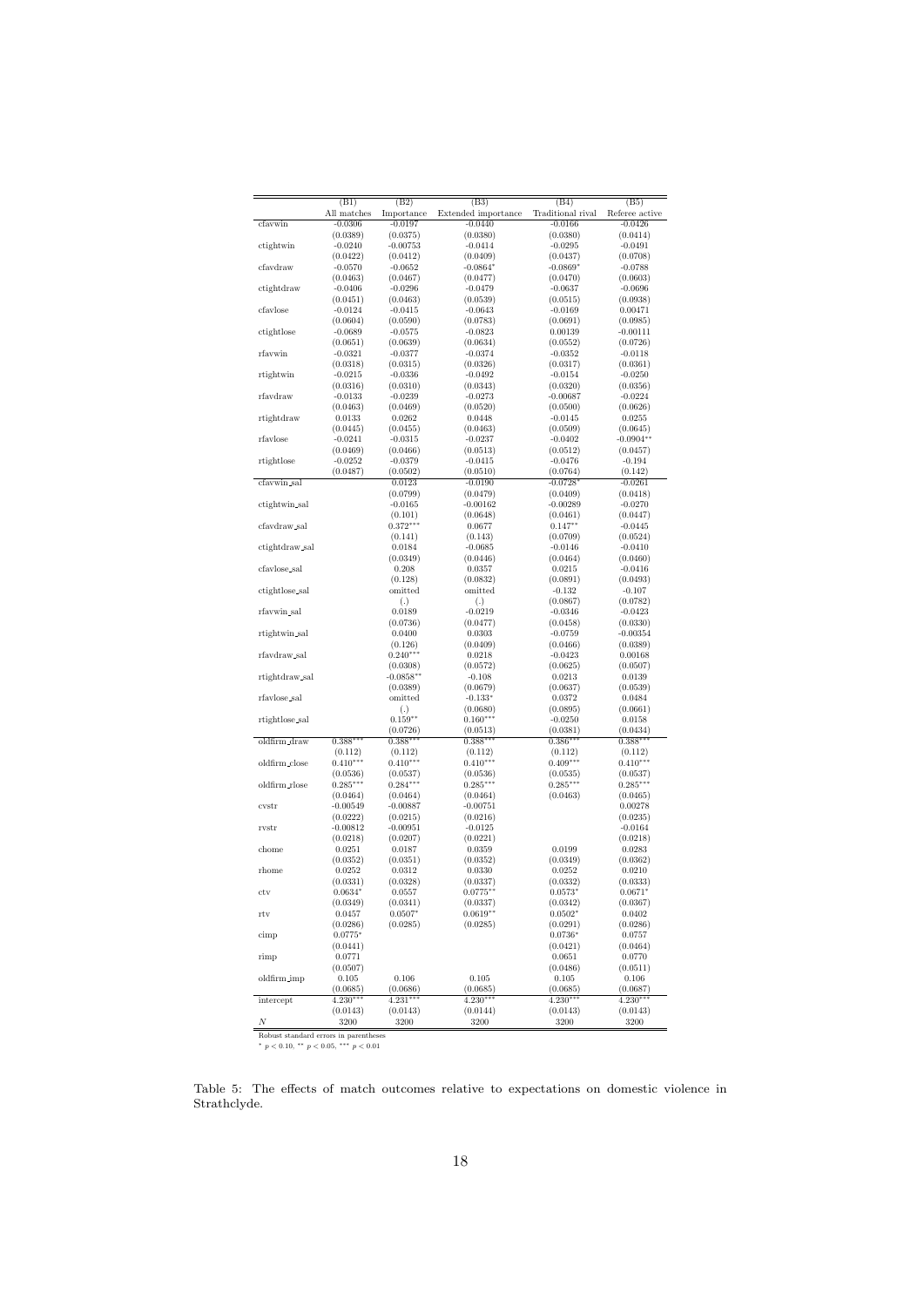a role in determining how fans evaluate match outcomes, as discussed in Sec-tion [4,](#page-10-0) can be ascertained by comparing the coefficients on  $c(r)$  favlose with  $c(r)$ tightlose, and  $c(r)$ favdraw with  $c(r)$ tightdraw, but again all these coefficients are insignificant. As such, we conclude that match outcomes that are disappointing relative to expectations do not seem to trigger domestic violence.

The preceding result was based on all matches. It is possible that unexpectedly bad results only have an impact in salient games. This issue is investigated in [Card and Dahl](#page-23-0) [\(2011,](#page-23-0) Table VI, p 30). They considered whether the upset loss effect persisted in both salient and non-salient games, where salience was defined in three ways: games where the team was still in playoff contention; games against traditional rivals; and games that are particularly frustrating for fans. Their findings are that "the overall rise in...[domestic violence incidents]...following an upset loss is driven entirely by losses in games that "matter" the most to fans": coefficient estimates of the increase in domestic violence for upset losses in games that possess one of the salience characteristics are at least twice as large as in games that do not possess that characteristic. For our data this hypothesis is investigated in models (B2) to (B5). In these models matches are split into two types – those that possess the salience characteristic listed at the top of each column and those that do not – and are further characterised by the match outcome relative to pre-match expectations as in model (B1). The coefficient estimates reported in the first block of the table are for those matches that *do not* have the salience characteristic of the column, and the second block of estimates is for those matches that do (post-scripted with sal), where the coefficient estimates give the *total* effect on domestic violence from a match that possesses that characteristic.

Model (B2) distinguishes between those matches that are classed as nonimportant in the upper block and those matches that are important in the second block. As discussed in Section [4](#page-10-0) our measure of match importance is purposefully restrictive to focus attention on those matches at the end of the season where the title is still to play for, that are particularly salient for fans. The consequence is that there are few observations, and indeed two parameter estimates are omitted as there are no observations that fall into those categories. We found in model (A4) that matches that are important do have a significant effect on levels of domestic violence. The results from model (B2) suggest that, whilst there is no effect on domestic violence from non-important matches regardless of the outcome, in important games there is indeed a significant effect from unexpectedly bad results: when Celtic are predicted to win and draw domestic violence increases by 37% (p-value 0.008) compared to a reduction of 6.5% in non-important games (p-value for a test of equality between the coefficients is 0.001); when they are predicted to win but lose domestic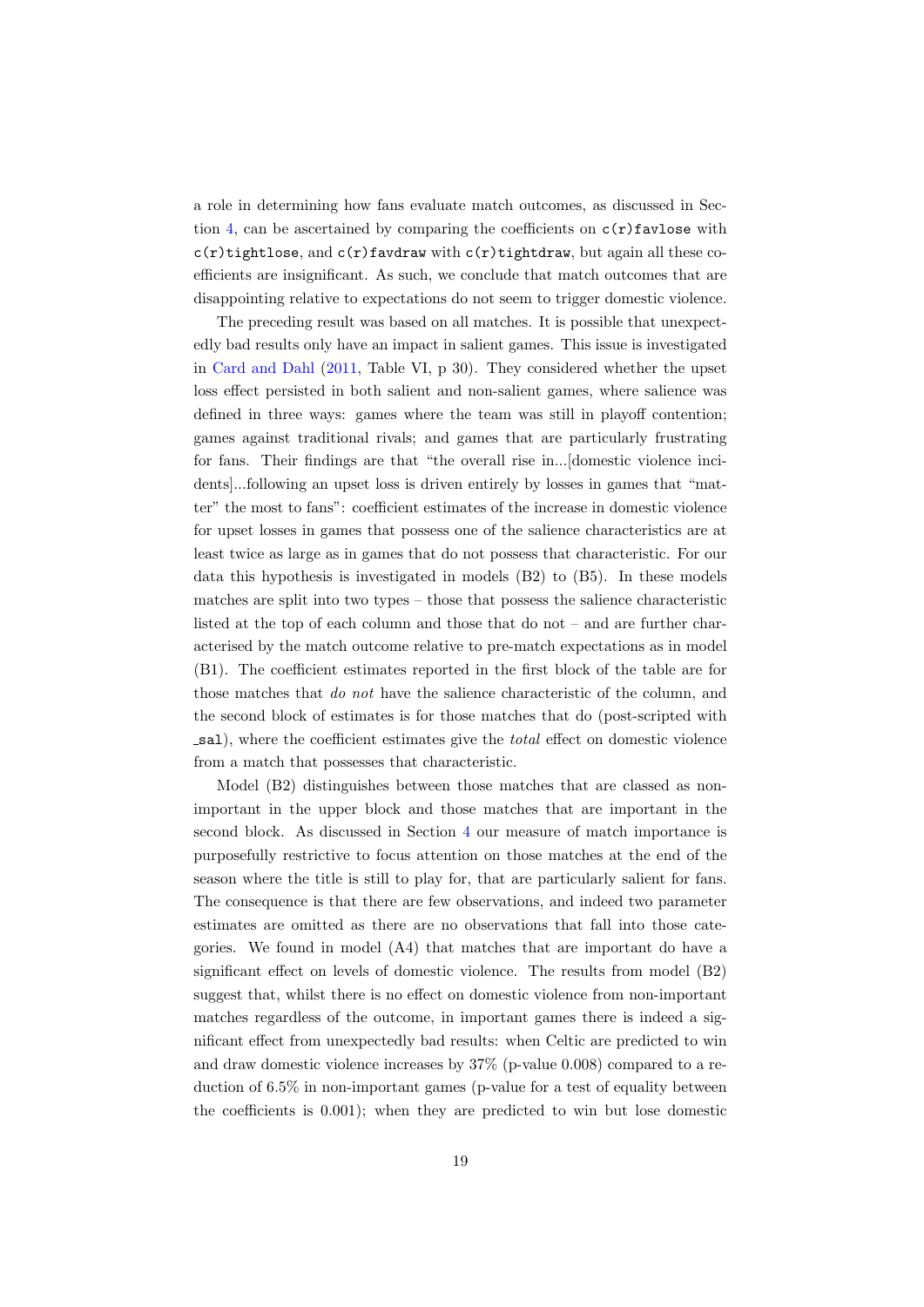violence increases by 21% (although this is not statistically significant due to the large standard error resulting from very few observations of this type – p-value=0.104). Similarly, when Rangers are predicted to win and draw domestic violence increases by some 24% which is strongly significant (p-value  $\approx 0$ ), which can be compared to an effect of  $-2\%$  in non-important games (p-value) for test of equality  $\approx 0$ ). In addition, when Rangers play an important game that is predicted to be tight and they lose there is a significant 16% increase in domestic violence (p-value= $0.028$ ), which is significantly different from the effect in non-important games (p-value for test of equality is 0.008).

Data limitations mean that we cannot test whether the effect of a loss when the team was predicted to win in important games differs from that of a loss when the game was expected to be tight, so we cannot conclude that it is not just the act of losing per say that gives rise to the increase in domestic violence. However, if we focus on draws we can deduce richer conclusions. For both Celtic and Rangers the effect of a draw when the team was expected to win is positive and significant (as previously discussed, 37% (p-value 0.008) for Celtic and 24%  $(p-value \approx 0)$  for Rangers), and is significantly different from the effect of a draw when a game is expected to be tight which is insignificant for both teams (pvalue for a test of equality between the coefficients on favdraw and tightdraw is 0.006 for Celtic and  $\approx$  0 for Rangers). This suggests that in important games the effect of a draw is different when it is unexpected compared to when the match was predicted to be tight. By contrast, in important games that the teams win, there is no significant effect on domestic violence whether the win was expected or not. In conclusion, in those games that are classed as important, there seems to be a significant effect on the level of domestic violence when the teams lose. Moreover, there is a significant effect on domestic violence when a team draws, but only when they were expected to win; games that result in a draw but were expected to be tight have no significant effect on domestic violence levels. As such, in important matches we identify an 'upset non-win' effect: disappointment relative to expectations that comes from unexpectedly bad outcomes, even if it is mild, is associated with higher levels of domestic violence.

In model (B3) we expand the definition of importance to incorporate the last 10 matches of the season where the team has a mathematical possibility of winning the league. This expands the number of matches that are classed as important, but very interestingly changes the conclusion that there is an effect from unexpectedly bad outcomes: all coefficients, except in Rangers matches that are predicted to be tight but they go on to lose, are insignificant. The significant 16% effect of Rangers losing games which were expected to be tight is in fact based on a single match on Thursday 22nd May 2008 when Rangers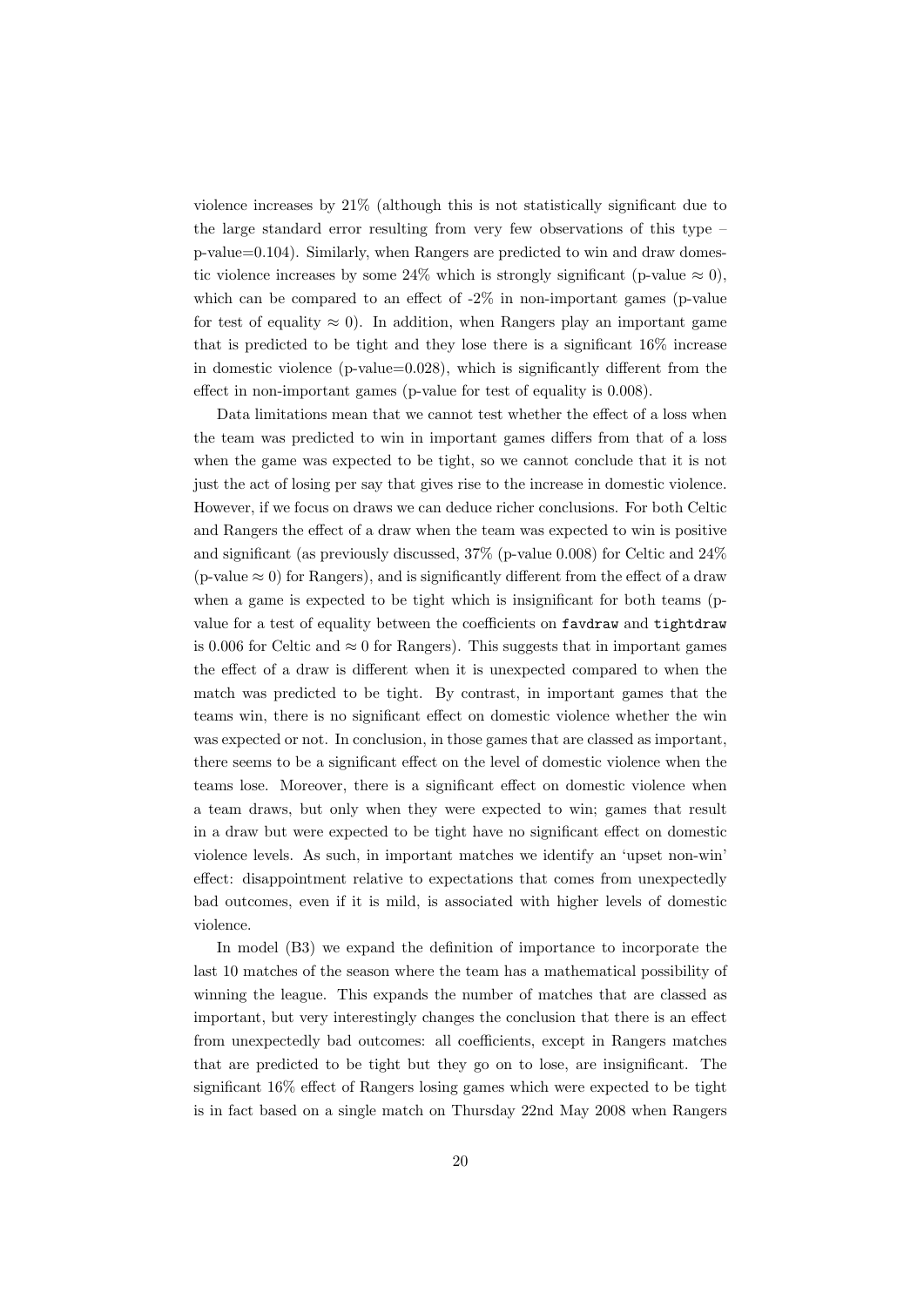lost a match that cost them the league soon after losing the UEFA Cup final on 14th May. Excepting this single match, extending the definition of importance means we cannot conclude an 'upset non-win' effect: there is some evidence that unfulfilled expectations of a win have a significant effect on the level of domestic violence in Strathclyde, but this is true only in those particularly salient matches right at the end of the season where the title is still to play for.

In models (B4) and (B5) we test whether there is an effect of disappointing outcomes in matches against non-Old Firm traditional rivals and where the number of fouls or bookings is above average, but find no evidence of this in these matches.

The overall picture from our empirical results is that the dominant effect on domestic violence is associated with Old Firm matches: when an Old Firm match takes place the average level of domestic violence increases by some 28- 41% depending on the outcome. In general, football matches that do not involve an Old Firm clash have no significant relationship with the average level of domestic violence. Only in games that are particularly salient is there a significant effect associated with upset non-wins, but importance has to be defined very tightly in order to get this result.

## 6 Conclusion

When investigating the effect of American football on levels of domestic violence in the US, [Card and Dahl](#page-23-0) [\(2011\)](#page-23-0) found that there is a significant positive effect on domestic violence in a team's home city when that team suffers an upset loss. We investigate whether the same is true in Glasgow and surrounding areas focussing on games that involve Celtic and Rangers. We find that there is a very large and significant effect on domestic violence associated with Old Firm matches of the same order of magnitude as the increase in domestic violence around Christmas and the New Year. We test for the effect of fans' expectations not being met in the form of 'upset non-wins' but find very little evidence to support the conclusion: we only find this evidence in a very limited set of matches where the battle to win the league is particularly intense and this strikes us as very surprising.

Our conclusion, therefore, is that the manifestation of loss aversion and the influence of losses in sport relative to expectations on the incidence of domestic violence very much depends on the context of the league. In the SPL where there is a strong traditional rivalry in the form of the Old Firm match outcomes that do not meet fans' expectations play very little role in explaining levels of domestic violence, which increase significantly on days when an Old Firm match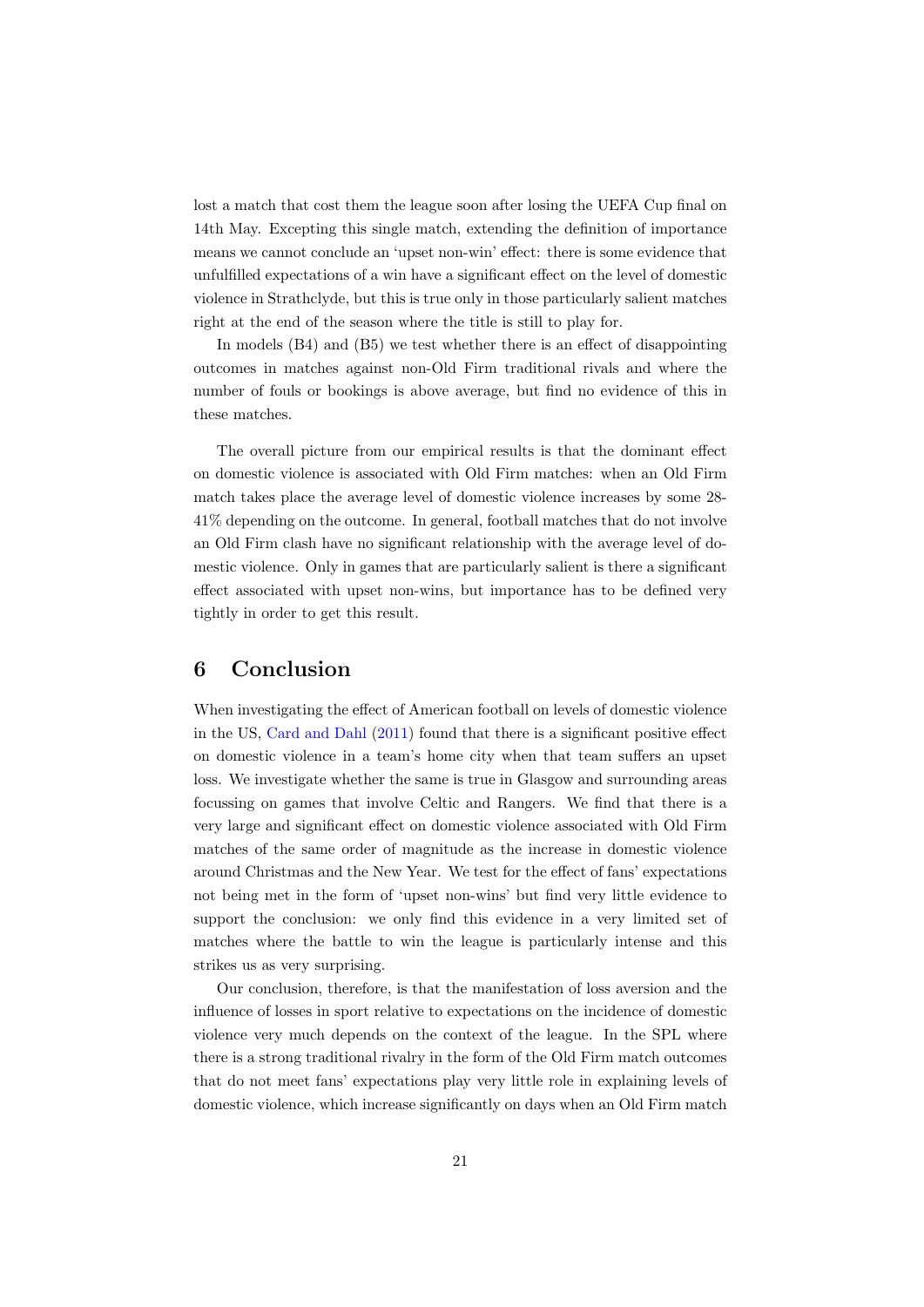is played. The hypothesis of [Card and Dahl](#page-23-0) [\(2011\)](#page-23-0) implies that there is a kink in the payoff function of fans at the expected outcome. Our hypothesis is that the angle of this kink is reduced by other salient features of the league. If there are other more dominant factors that fans care about then other matches do not feature so much in their emotions. We look forward after the passage of time to investigating this claim using the natural experiment of Rangers' exit from the SPL to understand the pattern of domestic violence in the absence of regular Old Firm clashes.

## Acknowledgements

We would like to thank Deborah Barton, Bob Hamilton and Martin Smith from Strathclyde Police and Lilian Liesveld and Mhairi McGowan from ASSIST (Advocacy, Support, Safety, Information Services Together) Glasgow, without the support of whom and provision of data this research would not have been possible. We would also like to thank Rodney Strachan for his valuable comments. In addition, we are very grateful to the anonymous referees of this journal whose comments and suggestions helped us to improve the quality of the paper.

## References

- <span id="page-23-3"></span>Allan, Grant, Stewart Dunlop and Kim Swales (2007). The economic impact of regular season sporting competitions: The Glasgow old firm football spectators as sports tourists. Journal of Sport and Tourism, 12(2): 63-97.
- <span id="page-23-4"></span>Bell, David E. (1985). Disappointment in decision making under uncertainty. Operations Research, 33(1): 1-27.
- <span id="page-23-0"></span>Card, David and Gordon B. Dahl (2011). Family violence and football: The effect of unexpected emotional cues on violent behavior. Quarterly Journal of Economics, 126(1): 103-143.
- <span id="page-23-1"></span>Finkel, Eli J. (2007). Impelling and inhibiting forces in the perpetration of intimate partner violence. Review of General Psychology, 11(2): 193-207.
- <span id="page-23-2"></span>Gantz, Walter, Samuel D. Bradley, and Zheng Wang (2006) Televised NFL Games, the Family, and Domestic Violence, pp. 365–382 in Handbook of Sports and Media,ed. Arthur A. Raney and Jennings Bryant, Erlbaum, Mahwah, NJ.